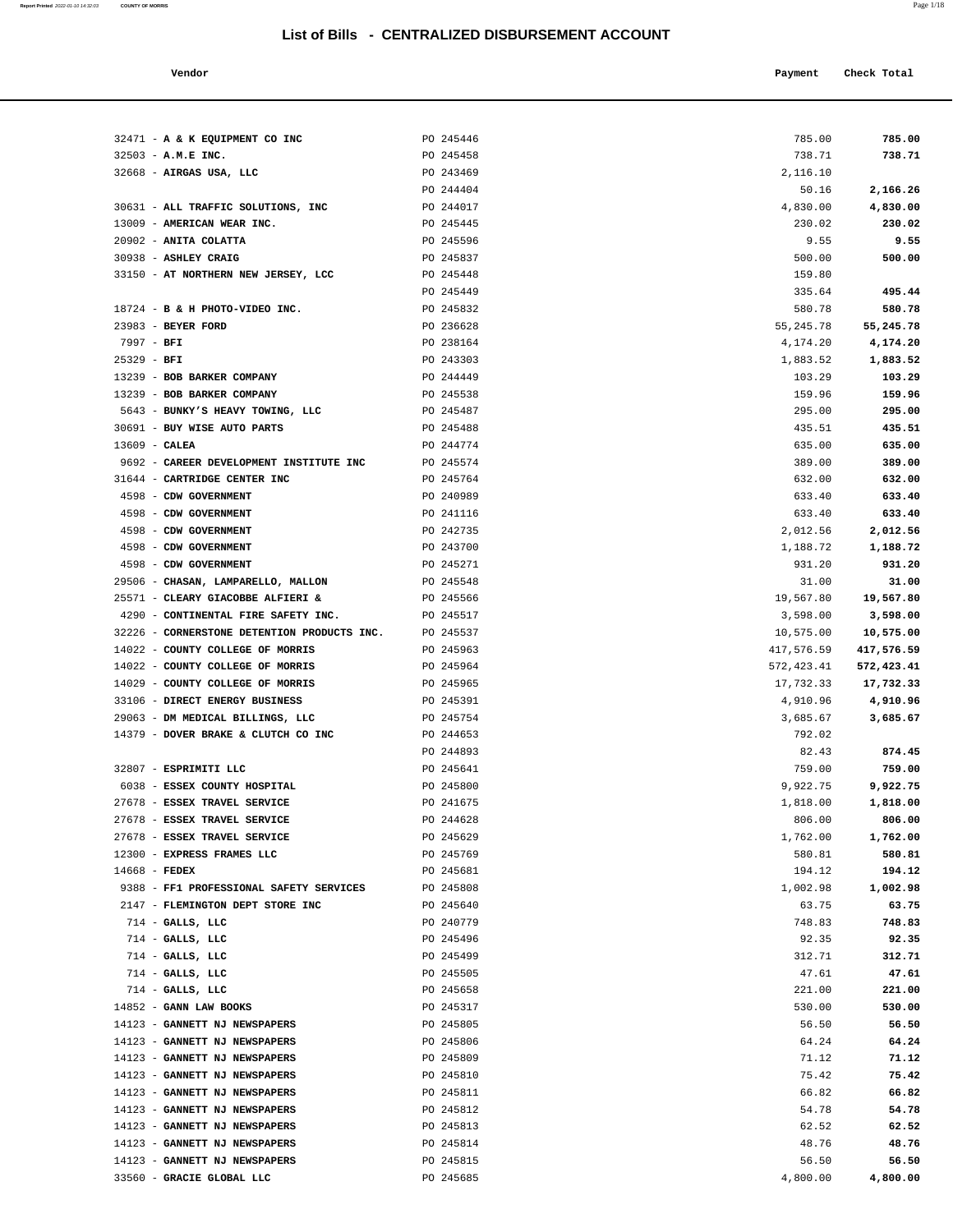| Vendor          |           | Payment | Check Total |
|-----------------|-----------|---------|-------------|
| <b>GRAINGER</b> | PO 244469 | 138.04  |             |
|                 | PO 244505 | 843.59  |             |
|                 | DO 34497E | 52.21   |             |

| $14984$ - GRAINGER                                                        | PO 244469              | 138.04                              |                  |
|---------------------------------------------------------------------------|------------------------|-------------------------------------|------------------|
|                                                                           | PO 244505              | 843.59                              |                  |
|                                                                           | PO 244875              | 63.24                               |                  |
|                                                                           | PO 245143              | 1,347.72                            |                  |
|                                                                           | PO 245423              | 148.21                              |                  |
|                                                                           | PO 245424              | 337.53                              |                  |
|                                                                           | PO 245425              | 123.46                              |                  |
|                                                                           | PO 245426              | 567.82                              | 3,569.61         |
| $14984$ - GRAINGER                                                        | PO 245427              | 1,295.66                            |                  |
|                                                                           | PO 245428              | 263.58                              |                  |
|                                                                           | PO 245429              | 1,321.34                            |                  |
|                                                                           | PO 245588              | 35.53                               | 2,916.11         |
| $14983$ - GRAINGER                                                        | PO 245431              | 1,166.40                            | 1,166.40         |
| 25522 - HARRY L. SCHWARZ & CO.                                            | PO 245644              | 7,380.00                            | 7,380.00         |
| 15144 - HECKLER & KOCH DEFENSE INC.                                       | PO 245405              | 450.00                              | 450.00           |
| 26660 - ILIFF-RUGGIERO FUNERAL HOME INC.                                  | PO 245716              | 7,900.00                            | 7,900.00         |
| 15716 - INACTIVE: LAWYERS DIARY AND MANUAL, LLC                           | PO 237767              | 841.75                              | 841.75           |
| 30820 - INSTITUTE FOR THE PREVENTION OF                                   | PO 245572              | 95.00                               | 95.00            |
| 30135 - INVESTIGATIVE FORENSICS CONSULTING                                | PO 245765              | 722.00                              |                  |
|                                                                           | PO 245817              | 608.00                              |                  |
|                                                                           | PO 245870              | 742.80                              | 2,072.80         |
| 15433 - J & D SALES & SERVICE LLC                                         | PO 245074              | 262.50                              | 262.50           |
| 2760 - JANWAY COMPANY                                                     | PO 244845              | 430.35                              | 430.35           |
| 17288 - JOHN E. REID AND ASSOCIATES INC                                   | PO 245622              | 1,440.00                            | 1,440.00         |
| 33557 - JOHN ROBERTS                                                      | PO 245709              | 122.19                              | 122.19           |
| 13008 - JOHN WILLS STUDIOS INC                                            | PO 245483              | 140.65                              | 140.65           |
| 12452 - JOHNSON & JOHNSON, ESQS                                           | PO 245802              | 2,314.86                            | 2,314.86         |
| 26888 - JOHNSON CONTROLS INC.                                             | PO 243121              | 3,040.00                            | 3,040.00         |
| 32240 - JUSTICE PACKAGING CORP                                            | PO 245212              | 1,169.16                            | 1,169.16         |
| 15587 - KEYSTONE PUBLIC SAFETY INC.                                       | PO 245836              | 600.00                              | 600.00           |
| 25383 - LAW OFFICE OF ROBERT J. GREENBAUM                                 | PO 245668              | 434.00                              | 434.00           |
| 16637 - LAWYERS DIARY AND MANUAL LLC                                      | PO 239612              | 240.50                              | 240.50           |
| 20653 - LEGAL SERVICES OF NORTHWEST                                       | PO 243633              |                                     |                  |
|                                                                           |                        | 21,475.00                           | 21,475.00        |
| 15850 - LUM, DRASCO & POSITAN LLC                                         | PO 245784              | 2,403.79                            | 2,403.79         |
| 15919 - M.C. PROSECUTOR'S EMERGENT<br>15942 - MACK CAMERA & VIDEO SERVICE | PO 245679              | 2,718.00<br>3,670.00                | 2,718.00         |
|                                                                           | PO 242430<br>PO 242432 |                                     |                  |
|                                                                           |                        | 995.00<br>1,706,382.00 1,706,382.00 | 4,665.00         |
| 16065 - MC VOCATIONAL SCHOOL DISTRICT                                     | PO 245962              |                                     |                  |
| 568 - MOBILE LIFTS, INC.<br>33269 - MORRIS COUNTY CHIEFS                  | PO 244227              | 354.00                              | 354.00           |
|                                                                           | PO 245258              | 375.00                              | 375.00<br>497.59 |
| 16321 - MORRISTOWN LUMBER &                                               | PO 245553              | 497.59                              |                  |
| 32475 - NAVIGATE360, LLC                                                  | PO 245775              | 13,275.00                           | 13,275.00        |
| 28330 - NESTLE WATERS NORTH AMERICA INC.                                  | PO 244223              | 351.90                              | 351.90           |
| 27224 - NEW JERSEY FIRE EQUIPMENT COMPANY                                 | PO 244600              | 108.00                              |                  |
|                                                                           | PO 244602              | 308.00                              |                  |
|                                                                           | PO 244605              | 796.00                              | 1,212.00         |
| 23981 - NIELSEN DODGE - C-J-R                                             | PO 245491              | 52.52                               | 52.52            |
| 26357 - NORTHEAST COMMUNICATIONS, INC.                                    | PO 244422              | 400.00                              | 400.00           |
| 26357 - NORTHEAST COMMUNICATIONS, INC.                                    | PO 245643              | 4,307.10                            | 4,307.10         |
| 16764 - NU-WAY CONCESSIONAIRES INC                                        | PO 245494              | 1,286.47                            |                  |
|                                                                           | PO 245534              | 4,698.74                            | 5,985.21         |
| 13856 - OPTIMUM                                                           | PO 244646              | 118.13                              | 118.13           |
| 16918 - PASSAIC COUNTY POLICE ACADEMY                                     | PO 245435              | 150.00                              | 150.00           |
| 19663 - PERFORMANCE TRAILERS INC.                                         | PO 245187              | 10,180.00                           | 10,180.00        |
| 10794 - PETER NITZSCHE                                                    | PO 245835              | 635.31                              | 635.31           |
| 29258 - PLOSIA COHEN LLC                                                  | PO 245607              | 1,100.50                            | 1,100.50         |
| 17126 - PRESENTA PLAQUE CORP                                              | PO 245647              | 584.24                              | 584.24           |
| 4812 - PREVENTION IS KEY                                                  | PO 245406              | 36,868.00                           | 36,868.00        |
| 32428 - RED DOOR LEGAL SERVICES                                           | PO 245559              | 98.28                               | 98.28            |
| 29982 - REDICARE LLC                                                      | PO 244961              | 38.79                               |                  |
|                                                                           | PO 244969              | 45.65                               |                  |
|                                                                           | PO 244971              | 143.32                              | 227.76           |
| 28455 - ROBERT & SON, INC.                                                | PO 245492              | 2,324.99                            | 2,324.99         |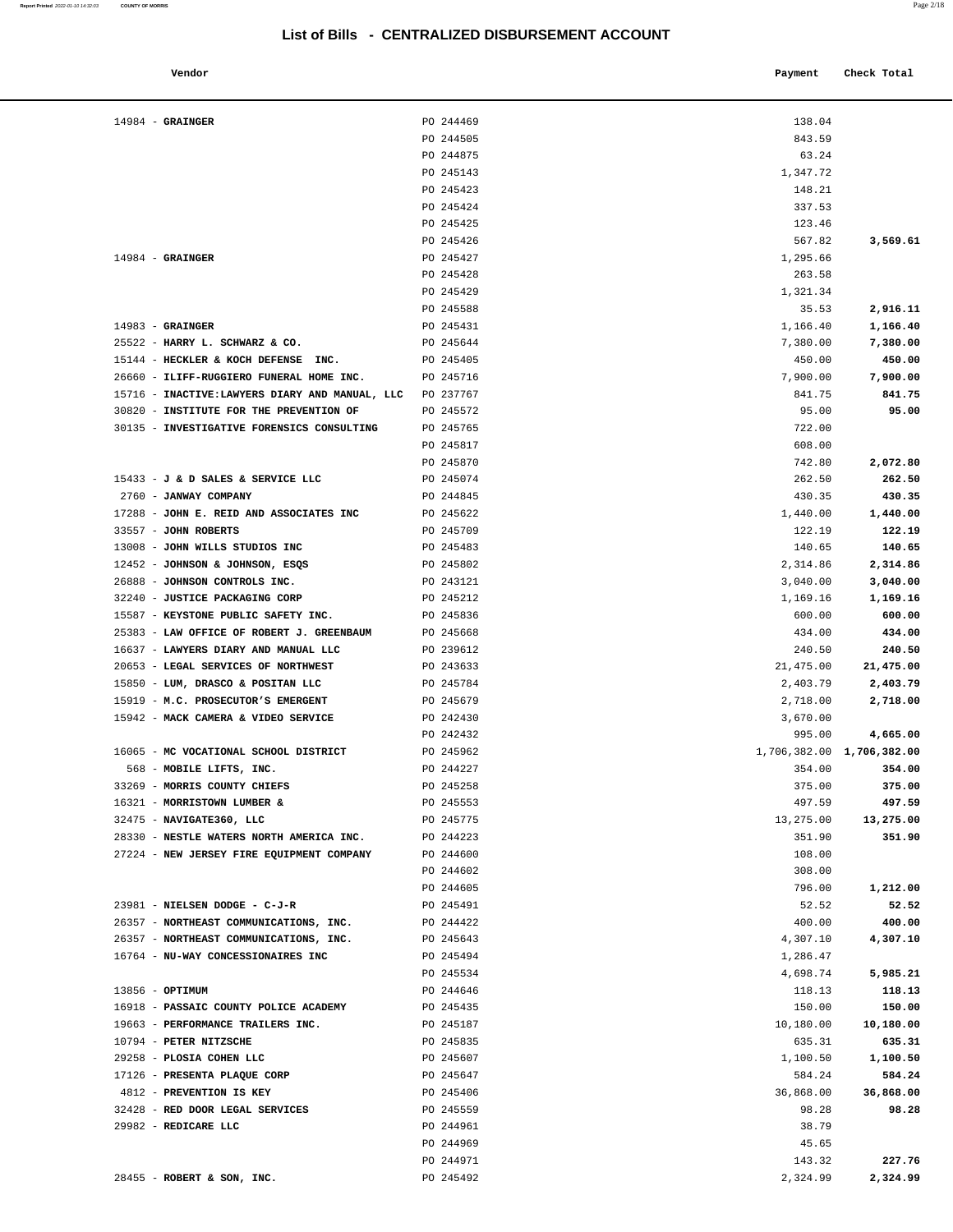# **List of Bills - CENTRALIZED DISBURSEMENT ACCOUNT**

| Report Printed 2022-01-10 14:32:03 | <b>COUNTY OF MORRIS</b> | Page $3/18$ |
|------------------------------------|-------------------------|-------------|
|                                    |                         |             |

| Vendor                         |           | Payment     | Check Total |
|--------------------------------|-----------|-------------|-------------|
| ROXBURY HISTORIC TRUST INC.    | PO 243763 | 1,400.00    | 1,400.00    |
|                                |           |             |             |
| SHI INTERNATIONAL CORP         | PO 244734 | 1,999.20    | 1,999.20    |
| SHI INTERNATIONAL CORP         | PO 245065 | 60, 371, 27 | 60,371.27   |
| SOME'S WORLDWIDE UNIFORMS INC. | PO 241967 | 221.00      | 221.00      |
| STATE TOXICOLOGY LABORATORY    | PO 245684 | 990.00      | 990.00      |
| <b>STEWART &amp; STEVENSON</b> | PO 244086 | 674.86      | 674.86      |
| CTDVKFD CALFC CODDODATION      | DO 245544 | 77 60       | 77 60       |

| 3444 - ROXBURY HISTORIC TRUST INC.                 | PO 243763    | 1,400.00  | 1,400.00                        |
|----------------------------------------------------|--------------|-----------|---------------------------------|
| 17726 - SHI INTERNATIONAL CORP                     | PO 244734    | 1,999.20  | 1,999.20                        |
| 17726 - SHI INTERNATIONAL CORP                     | PO 245065    | 60,371.27 | 60,371.27                       |
| 17738 - SOME'S WORLDWIDE UNIFORMS INC.             | PO 241967    | 221.00    | 221.00                          |
| 16675 - STATE TOXICOLOGY LABORATORY                | PO 245684    | 990.00    | 990.00                          |
| 673 - STEWART & STEVENSON                          | PO 244086    | 674.86    | 674.86                          |
| 28940 - STRYKER SALES CORPORATION                  | PO 245544    | 77.60     | 77.60                           |
| 17990 - TELESEARCH INC                             | PO 245396    | 910.91    | 910.91                          |
|                                                    |              | 562.28    | 562.28                          |
| 12107 - TEREX UTILITIES, INC.                      | PO 243484    |           |                                 |
| 21355 - THE RODGERS GROUP LLC                      | PO 245702    | 6,000.00  | 6,000.00                        |
| 10812 - THOMSON REUTER-WEST                        | PO 244350    | 566.63    | 566.63                          |
| 10812 - THOMSON REUTER-WEST                        | PO 244419    | 884.34    | 884.34                          |
| 18437 - THOMSON REUTERS-WEST                       | PO 244116    | 7,327.14  | 7,327.14                        |
| 122 - TILCON NEW YORK INC.                         | PO 244654    | 1,776.95  |                                 |
|                                                    | PO 244811    | 368.20    |                                 |
|                                                    | PO 244985    | 1,330.86  |                                 |
|                                                    | PO 245404    | 1,374.46  | 4,850.47                        |
| 2773 - TRI-DIM FILTER CORPORATION                  | PO 235456    | 10,300.00 | 10,300.00                       |
| 12333 - TRIMBOLI & PRUSINOWSKI, LLC                | PO 245665    | 1,220.00  | 1,220.00                        |
| 21352 - TROPICANA CASINO & RESORT                  | PO 244199    | 1,860.00  | 1,860.00                        |
| 25209 - TURN OUT UNIFORMS, INC.                    | PO 245439    | 164.99    | 164.99                          |
| 30229 - UNITED ROTARY BRUSH CORPORATION            | PO 244220    | 1,039.05  | 1,039.05                        |
| 6146 - W.B. MASON COMPANY INC                      | PO 245463    | 348.98    | 348.98                          |
| 6146 - W.B. MASON COMPANY INC                      | PO 245770    | 44.70     | 44.70                           |
| 6146 - W.B. MASON COMPANY INC                      | PO 245771    | 12.35     | 12.35                           |
| 24231 - WATERS, MCPHERSON, MCNEILL, P.C. PO 245579 |              | 18,000.30 | 18,000.30                       |
| 24231 - WATERS, MCPHERSON, MCNEILL, P.C. PO 245737 |              | 527.00    | 527.00                          |
| 32263 - WEINER LAW GROUP LLP                       | PO 245804    | 3,611.50  | 3,611.50                        |
| 21189 - WITMER-PUBLIC SAFETY GROUP                 | PO 244609    | 4,957.50  | 4,957.50                        |
| TOTAL                                              |              |           | -------------<br>3, 137, 131.35 |
| paid from Fund 01 Current Fund                     | 2,931,250.51 |           |                                 |
| raid from Bund 02 Cropt Bund                       | 75 130 30    |           |                                 |

|  |  |  |  |                                               | 3,137,131.35 |
|--|--|--|--|-----------------------------------------------|--------------|
|  |  |  |  |                                               |              |
|  |  |  |  | Total to be paid from Fund 13 Dedicated Trust | 2,403.79     |
|  |  |  |  | Total to be paid from Fund 04 County Capital  | 128,346.75   |
|  |  |  |  | Total to be paid from Fund 02 Grant Fund      | 75,130.30    |
|  |  |  |  | Total to be paid from Fund 01 Current Fund    | 2,931,250.51 |
|  |  |  |  |                                               |              |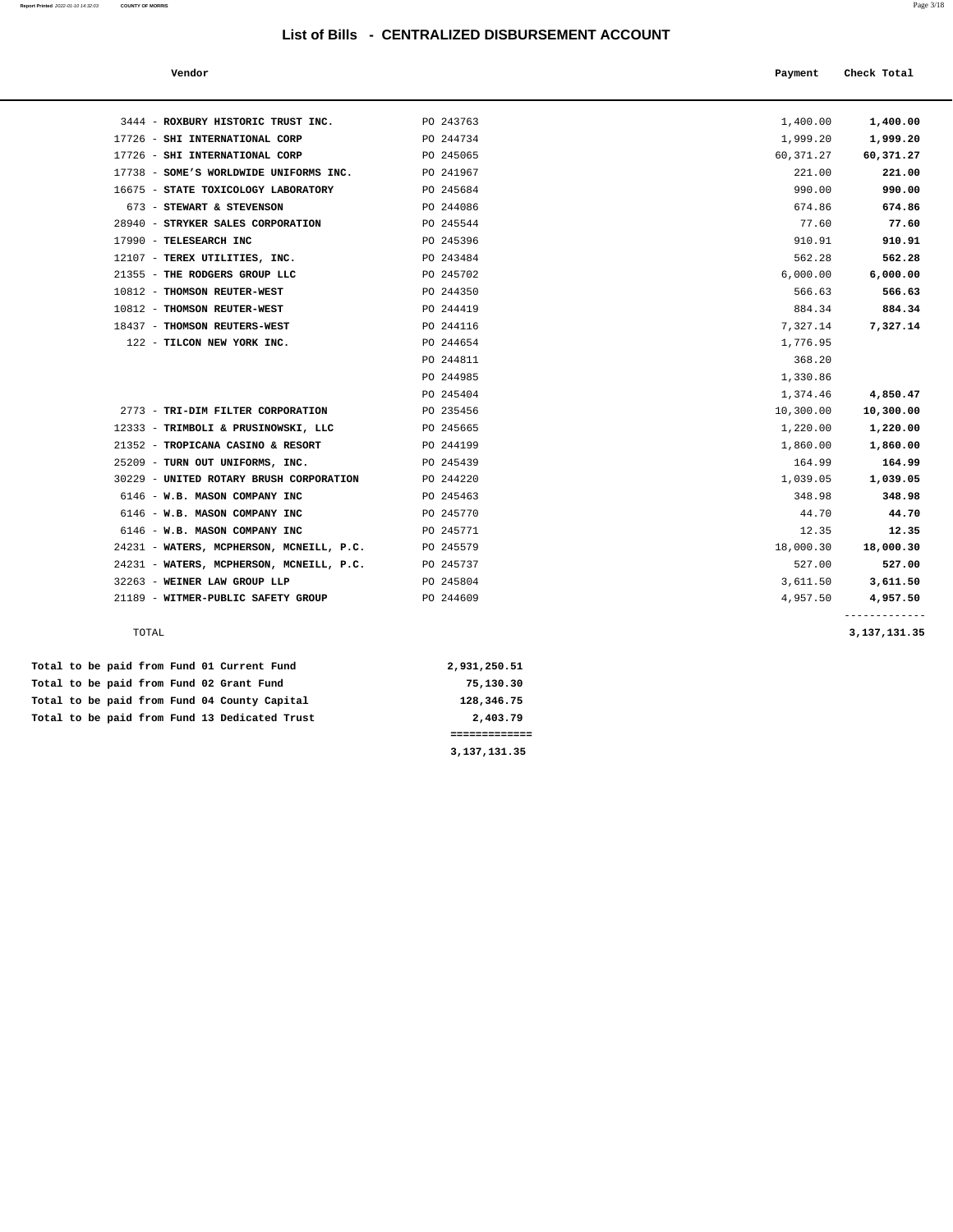**Report Printed** 2022-01-10 14:32:04 **COUNTY OF MORRIS** Page 4/18

# **List of Bills (Department/Account Detail) - CENTRALIZED DISBURSEMENT ACCOUNT**

| Account                     | P0 # | Vendor                                                                                        | Description         | Payment          | Account Total          |
|-----------------------------|------|-----------------------------------------------------------------------------------------------|---------------------|------------------|------------------------|
| <b>County Administrator</b> |      |                                                                                               | <b>Current Fund</b> |                  |                        |
| 01-203-20-100100-082        |      | 244199 TROPICANA CASINO & RESORT<br>244199 TROPICANA CASINO & RESORT<br>(2021) Travel Expense | TOTAL FOR ACCOUNT   | 124.00<br>248.00 | 372.00                 |
|                             |      | TOTAL for County Administrator                                                                |                     |                  | ============<br>372.00 |

# **Board of Chosen Freeholders**

| 245258 MORRIS COUNTY CHIEFS<br>244199 TROPICANA CASINO & RESORT |                   | 375.00<br>992.00 |
|-----------------------------------------------------------------|-------------------|------------------|
| (2021) Special Projects<br>01-203-20-110100-079                 | TOTAL FOR ACCOUNT | 1,367.00         |
| TOTAL for Board of Chosen Freeholders                           |                   | 1,367.00         |

 **Clerk of the Board** 

| 245809 GANNETT NJ NEWSPAPERS                  |                   | 71.12         |
|-----------------------------------------------|-------------------|---------------|
| 245811 GANNETT NJ NEWSPAPERS                  |                   | 66.82         |
| 245812 GANNETT NJ NEWSPAPERS                  |                   | 54.78         |
| 245813 GANNETT NJ NEWSPAPERS                  |                   | 62.52         |
| 245810 GANNETT NJ NEWSPAPERS                  |                   | 75.42         |
| 245806 GANNETT NJ NEWSPAPERS                  |                   | 64.24         |
| 245814 GANNETT NJ NEWSPAPERS                  |                   | 48.76         |
| 245805 GANNETT NJ NEWSPAPERS                  |                   | 56.50         |
| 245815 GANNETT NJ NEWSPAPERS                  |                   | 56.50         |
| 01-203-20-110105-022<br>(2021) Advertising    | TOTAL FOR ACCOUNT | 556.66        |
| 244199 TROPICANA CASINO & RESORT              |                   | 248.00        |
| 01-203-20-110105-082<br>(2021) Travel Expense | TOTAL FOR ACCOUNT | 248.00        |
|                                               |                   | ------------- |
| TOTAL for Clerk of the Board                  |                   | 804.66        |
|                                               |                   |               |

# **County Clerk**

| 237767 INACTIVE:LAWYERS DIARY AND MANUAL, LLC      | 841.75            |        |
|----------------------------------------------------|-------------------|--------|
| (2021) Books & Periodicals<br>01-203-20-120100-028 | TOTAL FOR ACCOUNT | 841.75 |
|                                                    |                   |        |
|                                                    |                   |        |
| TOTAL for County Clerk                             |                   | 841.75 |
|                                                    |                   |        |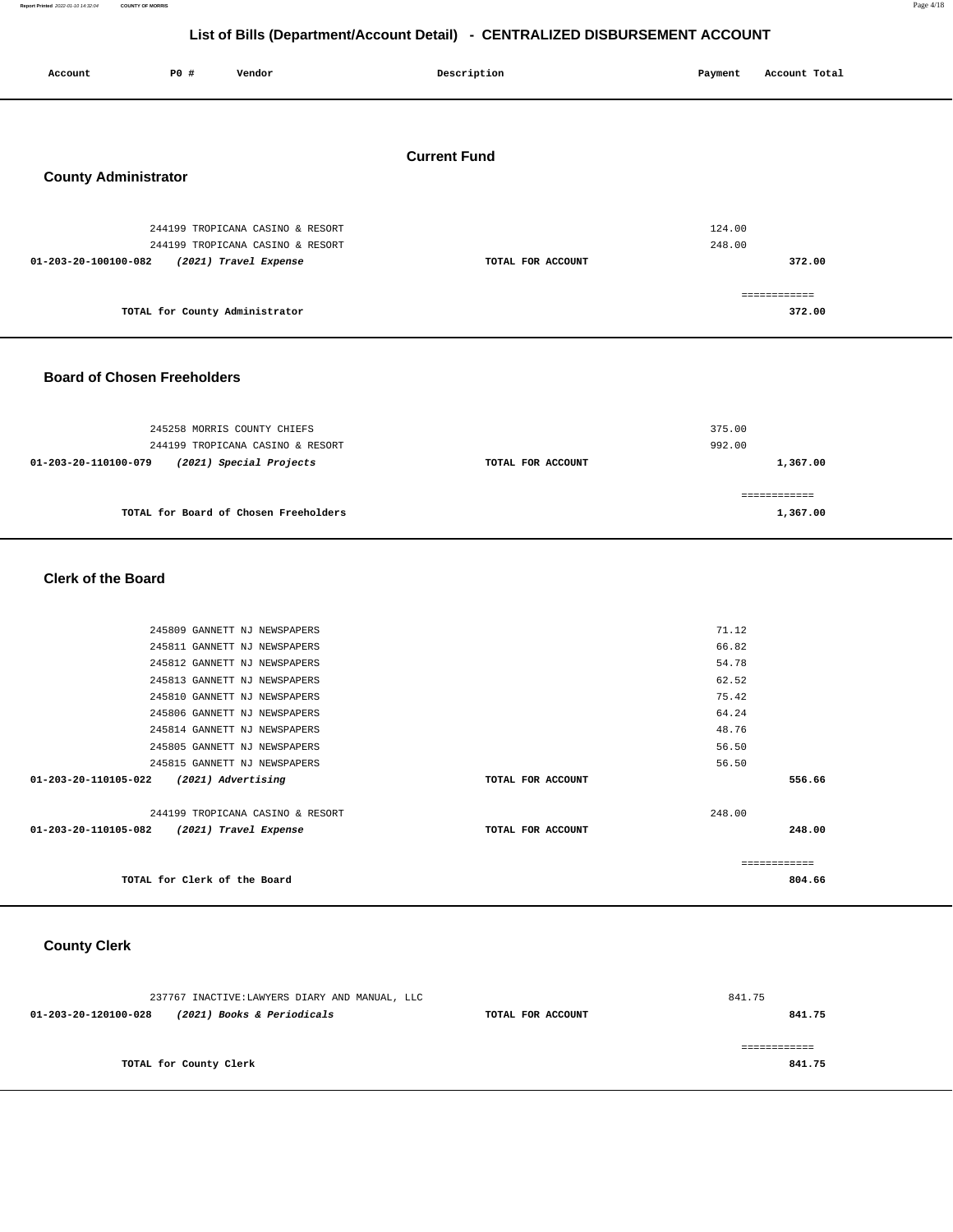**Report Printed** 2022-01-10 14:32:04 **COUNTY OF MORRIS** Page 5/18

# **List of Bills (Department/Account Detail) - CENTRALIZED DISBURSEMENT ACCOUNT**

| Account                | P0 #                      | Vendor                                               | Description       | Payment   | Account Total             |
|------------------------|---------------------------|------------------------------------------------------|-------------------|-----------|---------------------------|
| <b>Office Services</b> |                           |                                                      |                   |           |                           |
| 01-203-20-130110-069   |                           | 245965 COUNTY COLLEGE OF MORRIS<br>$(2021)$ Printing | TOTAL FOR ACCOUNT | 17,732.33 | 17,732.33                 |
|                        | TOTAL for Office Services |                                                      |                   |           | ============<br>17,732.33 |

# **County Counsel**

| 244419 THOMSON REUTER-WEST               |                   | 884.34    |              |
|------------------------------------------|-------------------|-----------|--------------|
| 244350 THOMSON REUTER-WEST               |                   | 566.63    |              |
| 01-203-20-155100-050 (2021) Law Books    | TOTAL FOR ACCOUNT |           | 1,450.97     |
|                                          |                   |           |              |
| 245566 CLEARY GIACOBBE ALFIERI &         |                   | 18,513.00 |              |
| 245548 CHASAN, LAMPARELLO, MALLON        |                   | 31.00     |              |
| 245668 LAW OFFICE OF ROBERT J. GREENBAUM |                   | 124.00    |              |
| 245668 LAW OFFICE OF ROBERT J. GREENBAUM |                   | 186.00    |              |
| 245607 PLOSIA COHEN LLC                  |                   | 1,100.50  |              |
| 245665 TRIMBOLI & PRUSINOWSKI, LLC       |                   | 279.00    |              |
| 245566 CLEARY GIACOBBE ALFIERI &         |                   | 1,054.80  |              |
| 245665 TRIMBOLI & PRUSINOWSKI, LLC       |                   | 662.00    |              |
| 245665 TRIMBOLI & PRUSINOWSKI, LLC       |                   | 279.00    |              |
| 245804 WEINER LAW GROUP LLP              |                   | 3,611.50  |              |
| 245802 JOHNSON & JOHNSON, ESQS           |                   | 496.00    |              |
| 245802 JOHNSON & JOHNSON, ESQS           |                   | 1,818.86  |              |
| 245668 LAW OFFICE OF ROBERT J. GREENBAUM |                   | 124.00    |              |
| 01-203-20-155100-051<br>(2021) Legal     | TOTAL FOR ACCOUNT |           | 28,279.66    |
|                                          |                   |           | ============ |
| TOTAL for County Counsel                 |                   |           | 29,730.63    |

# **County Surrogate**

| 245317 GANN LAW BOOKS                    |                   | 530.00 |
|------------------------------------------|-------------------|--------|
| 01-203-20-160100-050<br>(2021) Law Books | TOTAL FOR ACCOUNT | 530.00 |
|                                          |                   |        |
|                                          |                   |        |
| TOTAL for County Surrogate               |                   | 530.00 |
|                                          |                   |        |

# **Heritage Commission**

| 244845 JANWAY COMPANY<br>244845 JANWAY COMPANY<br>244845 JANWAY COMPANY |                   | 20.35<br>40.00<br>370.00 |
|-------------------------------------------------------------------------|-------------------|--------------------------|
| (2021) Other Administrative Supplies<br>01-203-20-175100-095            | TOTAL FOR ACCOUNT | 430.35                   |
| TOTAL for Heritage Commission                                           |                   | -------------<br>430.35  |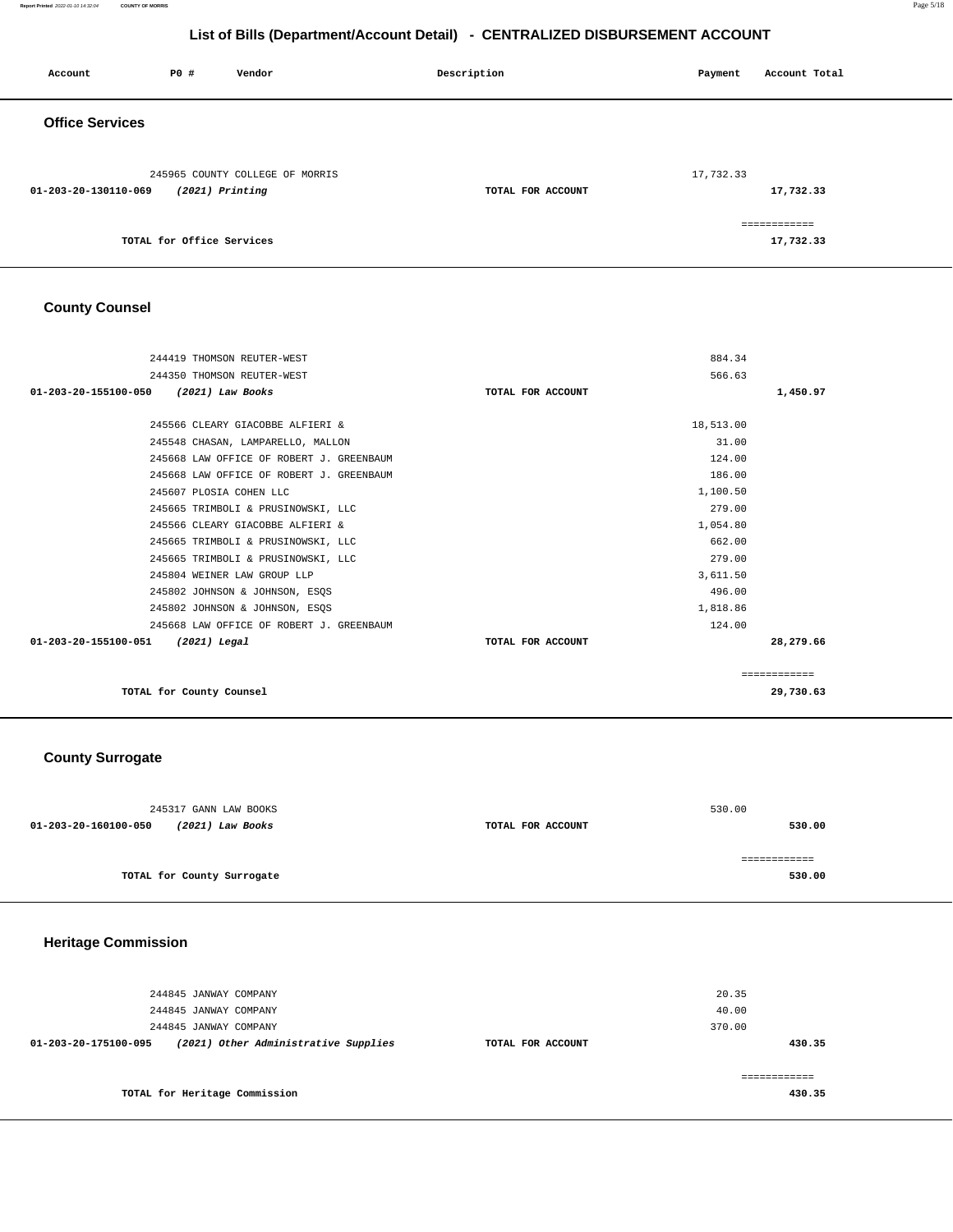#### **Report Printed** 2022-01-10 14:32:04 **COUNTY OF MORRIS** Page 6/18

# **List of Bills (Department/Account Detail) - CENTRALIZED DISBURSEMENT ACCOUNT**

| Account               | P0 #                     | Vendor                                                    | Description       | Payment | Account Total          |
|-----------------------|--------------------------|-----------------------------------------------------------|-------------------|---------|------------------------|
| <b>Planning Board</b> |                          |                                                           |                   |         |                        |
| 01-203-20-180100-082  |                          | 244199 TROPICANA CASINO & RESORT<br>(2021) Travel Expense | TOTAL FOR ACCOUNT | 248.00  | 248.00                 |
|                       | TOTAL for Planning Board |                                                           |                   |         | ============<br>248.00 |

# **Office of Emergency Management**

| 244017 ALL TRAFFIC SOLUTIONS, INC<br>245544 STRYKER SALES CORPORATION                           |                   | 4,830.00<br>77.60    |
|-------------------------------------------------------------------------------------------------|-------------------|----------------------|
| $01 - 203 - 25 - 252100 - 059$<br>(2021) Other General Expenses                                 | TOTAL FOR ACCOUNT | 4,907.60             |
| 245754 DM MEDICAL BILLINGS, LLC<br>(2021) Program Expend-Matching Share<br>01-203-25-252100-091 | TOTAL FOR ACCOUNT | 3.685.67<br>3,685.67 |
| TOTAL for Office of Emergency Management                                                        |                   | 8,593.27             |

#### **Communications Center**

|                      | 245463 W.B. MASON COMPANY INC       |                   | 348.98   |          |
|----------------------|-------------------------------------|-------------------|----------|----------|
| 01-203-25-252105-058 | (2021) Office Supplies & Stationery | TOTAL FOR ACCOUNT |          | 348.98   |
|                      |                                     |                   |          |          |
|                      | 242735 CDW GOVERNMENT               |                   | 2,012.56 |          |
| 01-203-25-252105-072 | (2021) Radio Repairs                | TOTAL FOR ACCOUNT |          | 2,012.56 |
|                      |                                     |                   |          |          |
|                      | 244734 SHI INTERNATIONAL CORP       |                   | 1,999.20 |          |
|                      | 245836 KEYSTONE PUBLIC SAFETY INC.  |                   | 600.00   |          |
| 01-203-25-252105-078 | (2021) Software Maintenance         | TOTAL FOR ACCOUNT |          | 2,599.20 |
|                      |                                     |                   |          |          |
|                      | 240989 CDW GOVERNMENT               |                   | 633.40   |          |
|                      | 241116 CDW GOVERNMENT               |                   | 633.40   |          |
| 01-203-25-252105-258 | (2021) Equipment                    | TOTAL FOR ACCOUNT |          | 1,266.80 |
|                      |                                     |                   |          |          |
|                      |                                     |                   |          |          |
|                      | TOTAL for Communications Center     |                   |          | 6,227.54 |
|                      |                                     |                   |          |          |

# **County Medical Examiner Office**

| 245716 ILIFF-RUGGIERO FUNERAL HOME INC.<br>245716 ILIFF-RUGGIERO FUNERAL HOME INC.   |                   | 3,500.00<br>4,400.00 |
|--------------------------------------------------------------------------------------|-------------------|----------------------|
| 01-203-25-254100-059<br>(2021) Other General Expenses                                | TOTAL FOR ACCOUNT | 7,900.00             |
| 245588 GRAINGER<br>(2021) X-Ray & Medical Supplies<br>$01 - 203 - 25 - 254100 - 203$ | TOTAL FOR ACCOUNT | 35.53<br>35.53       |
| TOTAL for County Medical Examiner Office                                             |                   | 7.935.53             |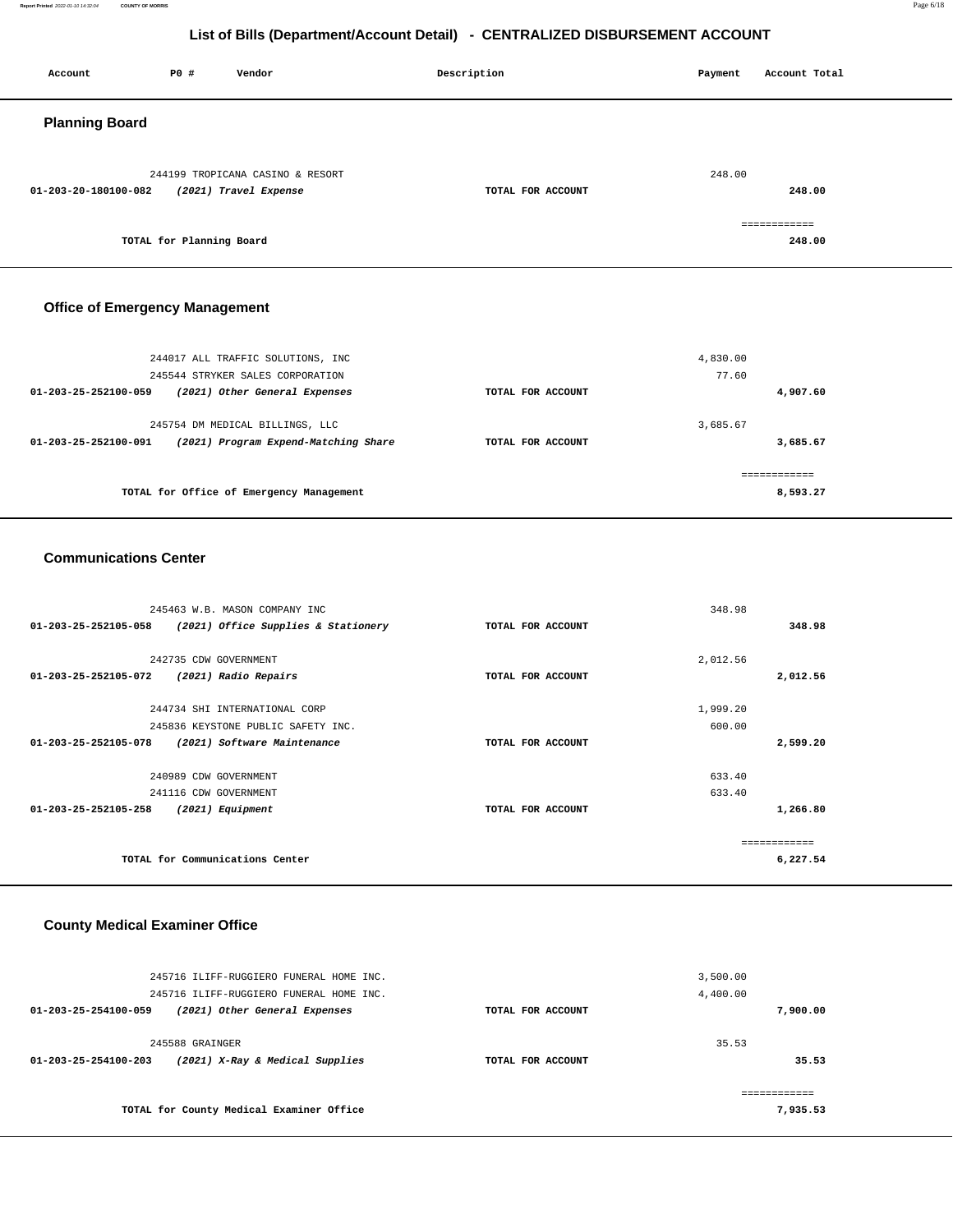# 239612 LAWYERS DIARY AND MANUAL LLC 240.50  **01-203-25-270100-028 (2021) Books & Periodicals TOTAL FOR ACCOUNT 240.50** 245405 HECKLER & KOCH DEFENSE INC. 450.00  **01-203-25-270100-039 (2021) Education Schools & Training TOTAL FOR ACCOUNT 450.00** 245771 W.B. MASON COMPANY INC 0.95 245771 W.B. MASON COMPANY INC 0.95 245770 W.B. MASON COMPANY INC 53.64 245647 PRESENTA PLAQUE CORP 89.24 245770 W.B. MASON COMPANY INC 17.88 245770 W.B. MASON COMPANY INC 13.41 245770 W.B. MASON COMPANY INC 13.41 245771 W.B. MASON COMPANY INC 0.95 245771 W.B. MASON COMPANY INC 0.95 245771 W.B. MASON COMPANY INC 3.5 (2002) 245771 W.B. MASON COMPANY INC 245769 EXPRESS FRAMES LLC 2002 182.52 245769 EXPRESS FRAMES LLC 97.87 245769 EXPRESS FRAMES LLC 300.42 245647 PRESENTA PLAQUE CORP 258.50 245647 PRESENTA PLAQUE CORP 236.50 245771 W.B. MASON COMPANY INC 6. 2008 12:30 12:30 12:30 12:30 12:30 12:30 12:30 12:30 12:30 12:30 12:30 12:30 245771 W.B. MASON COMPANY INC 6.95 245771 W.B. MASON COMPANY INC 1.90 245771 W.B. MASON COMPANY INC 0.95 245771 W.B. MASON COMPANY INC 0.95 245770 W.B. MASON COMPANY INC  $-53.64$  245770 W.B. MASON COMPANY INC 116.22 245770 W.B. MASON COMPANY INC 53.64 245770 W.B. MASON COMPANY INC 13.41 245770 W.B. MASON COMPANY INC -116.22 245771 W.B. MASON COMPANY INC 0.95 245770 W.B. MASON COMPANY INC  $-98.34$  245770 W.B. MASON COMPANY INC 31.29  **01-203-25-270100-059 (2021) Other General Expenses TOTAL FOR ACCOUNT 1,222.10** 245832 B & H PHOTO-VIDEO INC. 245764 CARTRIDGE CENTER INC 158.00 245764 CARTRIDGE CENTER INC 158.00 245764 CARTRIDGE CENTER INC 158.00 245832 B & H PHOTO-VIDEO INC. 38.92 245764 CARTRIDGE CENTER INC 158.00  **01-203-25-270100-064 (2021) Photographic Suppies TOTAL FOR ACCOUNT 1,212.78** 245775 NAVIGATE360, LLC -2,225.00 245775 NAVIGATE360, LLC 500.00 245775 NAVIGATE360, LLC 15,000.00  **01-203-25-270100-078 (2021) Software Maintenance TOTAL FOR ACCOUNT 13,275.00** 245817 INVESTIGATIVE FORENSICS CONSULTING 608.00 245765 INVESTIGATIVE FORENSICS CONSULTING 722.00 245870 INVESTIGATIVE FORENSICS CONSULTING 20.80 245870 INVESTIGATIVE FORENSICS CONSULTING 722.00  **01-203-25-270100-084 (2021) Other Outside Services TOTAL FOR ACCOUNT 2,072.80** 244774 CALEA 50.00 245658 GALLS, LLC 221.00 240779 GALLS, LLC 22.32 240779 GALLS, LLC 80.00 245499 GALLS, LLC 92.35 245505 GALLS, LLC 47.61

**List of Bills (Department/Account Detail) - CENTRALIZED DISBURSEMENT ACCOUNT**

| Account | P0# | Vendor | Description | Payment | Account Total |
|---------|-----|--------|-------------|---------|---------------|
|         |     |        |             |         |               |

 **County Sheriff's Department**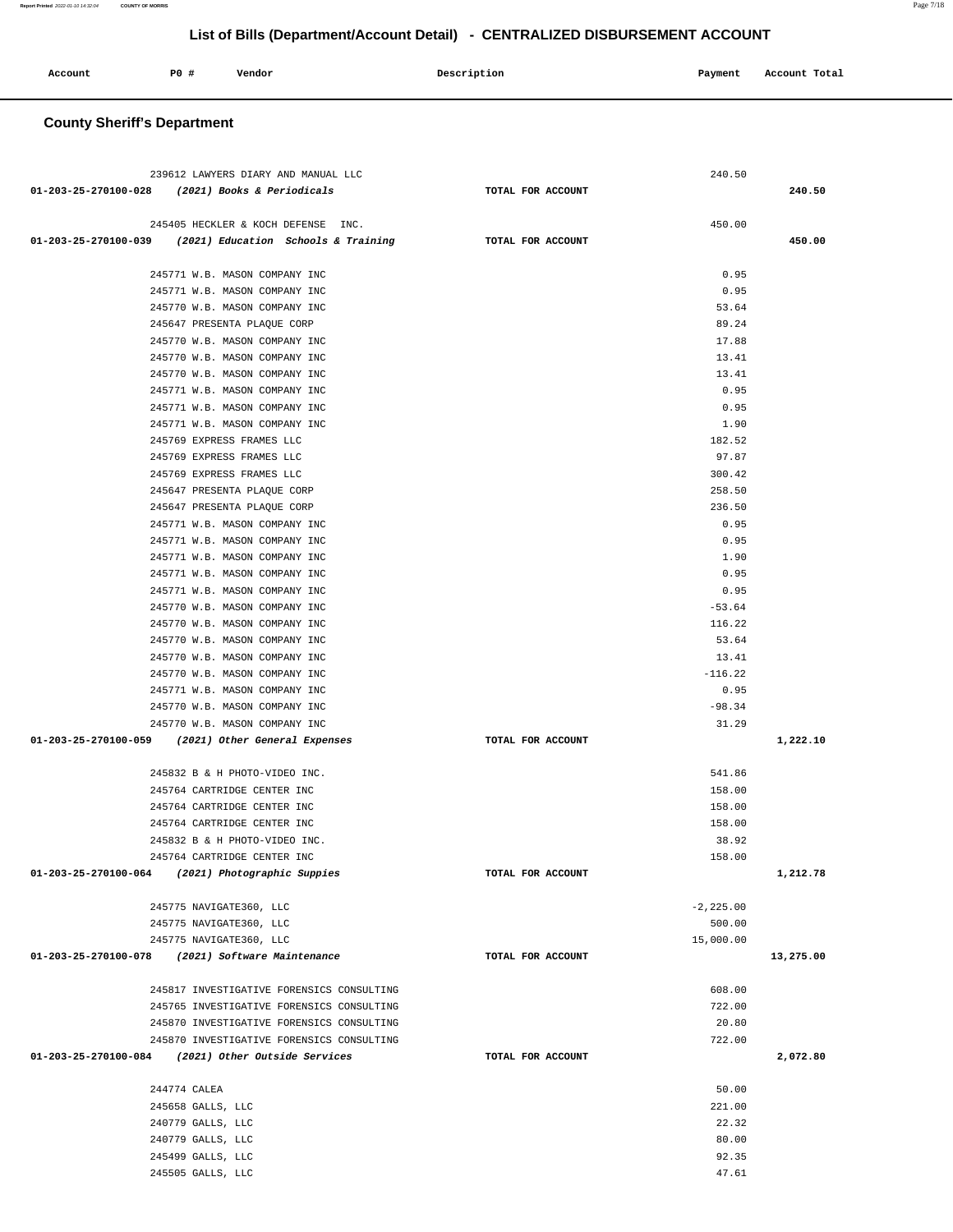|  | Account | PO# | Vendor | Description | Payment | Account Total |
|--|---------|-----|--------|-------------|---------|---------------|
|--|---------|-----|--------|-------------|---------|---------------|

# **County Sheriff's Department**

| 245499 GALLS, LLC                                   |                   | 220.36       |
|-----------------------------------------------------|-------------------|--------------|
| 245496 GALLS, LLC                                   |                   | 92.35        |
| 244774 CALEA                                        |                   | 585.00       |
| 240779 GALLS, LLC                                   |                   | 13.32        |
| 240779 GALLS, LLC                                   |                   | 241.84       |
| 240779 GALLS, LLC                                   |                   | 29.75        |
| 240779 GALLS, LLC                                   |                   | 14.99        |
| 240779 GALLS, LLC                                   |                   | 280.00       |
| 241967 SOME'S WORLDWIDE UNIFORMS INC.               |                   | 100.00       |
| 241967 SOME'S WORLDWIDE UNIFORMS INC.               |                   | 100.00       |
| 241967 SOME'S WORLDWIDE UNIFORMS INC.               |                   | 21.00        |
| 240779 GALLS, LLC                                   |                   | 24.98        |
| 240779 GALLS, LLC                                   |                   | 41.63        |
| 01-203-25-270100-202 (2021) Uniform And Accessories | TOTAL FOR ACCOUNT | 2,278.50     |
|                                                     |                   |              |
| 245808 FF1 PROFESSIONAL SAFETY SERVICES             |                   | 1,002.98     |
| 01-203-25-270100-258                                | TOTAL FOR ACCOUNT |              |
| (2021) Equipment                                    |                   | 1,002.98     |
|                                                     |                   |              |
| 244422 NORTHEAST COMMUNICATIONS, INC.               |                   | 400.00       |
| 01-203-25-270100-291<br>(2021) Vehicle Repairs      | TOTAL FOR ACCOUNT | 400.00       |
|                                                     |                   |              |
|                                                     |                   | ============ |
| TOTAL for County Sheriff's Department               |                   | 22,154.66    |

# **County Prosecutor's Office**

|                                         | 243700 CDW GOVERNMENT                                    |                   | 1,188.72 |          |
|-----------------------------------------|----------------------------------------------------------|-------------------|----------|----------|
|                                         | 245271 CDW GOVERNMENT                                    |                   | 931.20   |          |
|                                         | 01-203-25-275100-037 (2021) Data Processing Supplies     | TOTAL FOR ACCOUNT |          | 2,119.92 |
|                                         |                                                          |                   |          |          |
|                                         | 245622 JOHN E. REID AND ASSOCIATES INC                   |                   | 1,440.00 |          |
|                                         | 245574 CAREER DEVELOPMENT INSTITUTE INC                  |                   | 389.00   |          |
|                                         | 245572 INSTITUTE FOR THE PREVENTION OF                   |                   | 95.00    |          |
|                                         | 01-203-25-275100-039 (2021) Education Schools & Training | TOTAL FOR ACCOUNT |          | 1,924.00 |
|                                         | 244116 THOMSON REUTERS-WEST                              |                   | 6,082.49 |          |
| 01-203-25-275100-050 (2021) Law Books   |                                                          | TOTAL FOR ACCOUNT |          | 6,082.49 |
|                                         | 245681 FEDEX                                             |                   | 194.12   |          |
|                                         | 01-203-25-275100-068 (2021) Postage & Metered Mail       | TOTAL FOR ACCOUNT |          | 194.12   |
|                                         | 245679 M.C. PROSECUTOR'S EMERGENT                        |                   | 2,718.00 |          |
|                                         | 01-203-25-275100-079 (2021) Special Projects             | TOTAL FOR ACCOUNT |          | 2,718.00 |
|                                         | 245559 RED DOOR LEGAL SERVICES                           |                   | 98.28    |          |
| 01-203-25-275100-081 (2021) Transcripts |                                                          | TOTAL FOR ACCOUNT |          | 98.28    |
|                                         | 245709 JOHN ROBERTS                                      |                   | 122.19   |          |
|                                         | 01-203-25-275100-082 (2021) Travel Expense               | TOTAL FOR ACCOUNT |          | 122.19   |
|                                         | 245702 THE RODGERS GROUP LLC                             |                   | 6,000.00 |          |
|                                         | 244116 THOMSON REUTERS-WEST                              |                   | 1,244.65 |          |
|                                         | 245641 ESPRIMITI LLC                                     |                   | 759.00   |          |
|                                         | 01-203-25-275100-118 (2021) Investigation Expense        | TOTAL FOR ACCOUNT |          | 8,003.65 |
|                                         | 241675 ESSEX TRAVEL SERVICE                              |                   | 1,818.00 |          |
|                                         | 245629 ESSEX TRAVEL SERVICE                              |                   | 1,762.00 |          |
|                                         | 244628 ESSEX TRAVEL SERVICE                              |                   | 806.00   |          |
|                                         | 01-203-25-275100-126 (2021) Court Expenses-Extradition   | TOTAL FOR ACCOUNT |          | 4,386.00 |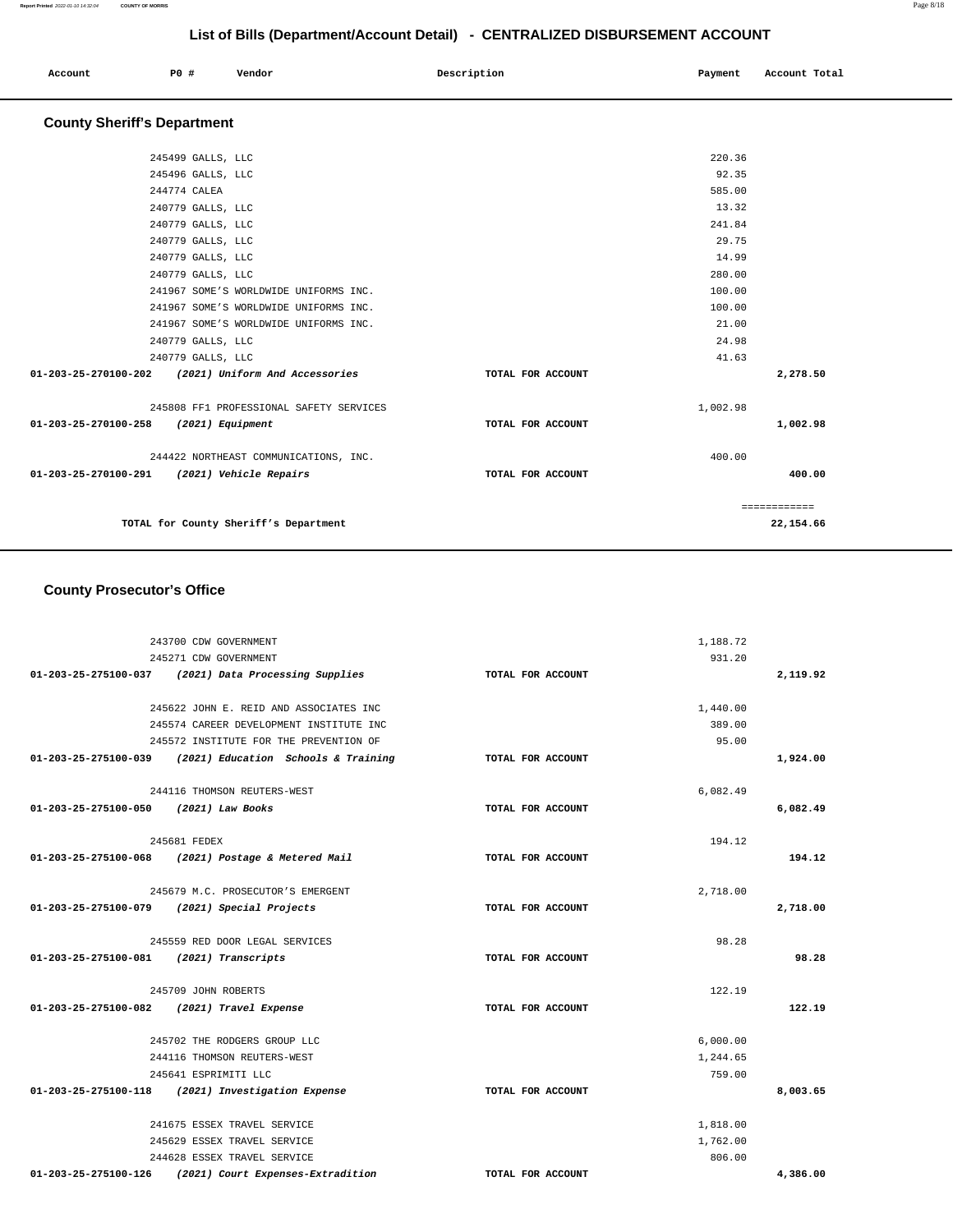#### 245534 NU-WAY CONCESSIONAIRES INC 245534 NU-WAY CONCESSIONAIRES INC 245534 NU-WAY CONCESSIONAIRES INC 245534 NU-WAY CONCESSIONAIRES INC 245534 NU-WAY CONCESSIONAIRES INC **01-203-25-281100-185 (2021) Food TOTAL FOR ACCOUNT**  2,713.20 688.67 722.06 299.38 275.43 **4,698.74** 245538 BOB BARKER COMPANY **01-203-25-281100-202 (2021) Uniform And Accessories TOTAL FOR ACCOUNT**  159.96 **159.96** 245537 CORNERSTONE DETENTION PRODUCTS INC. **01-203-25-281100-258 (2021) Equipment TOTAL FOR ACCOUNT**  10,575.00 **10,575.00 TOTAL for County Youth Detention Facilit**  ============ **15,433.70**

#### **County Youth Detention Facilit**

|                                | 245435 PASSAIC COUNTY POLICE ACADEMY                     |                   | 150.00   |              |
|--------------------------------|----------------------------------------------------------|-------------------|----------|--------------|
| 01-203-25-280100-039           | (2021) Education Schools & Training                      | TOTAL FOR ACCOUNT |          | 150.00       |
|                                |                                                          |                   |          |              |
|                                | 245458 A.M.E. TNC.                                       |                   | 738.71   |              |
|                                | 243121 JOHNSON CONTROLS INC.                             |                   | 3,040,00 |              |
|                                | 01-203-25-280100-044 (2021) Equipment Service Agreements | TOTAL FOR ACCOUNT |          | 3,778.71     |
|                                |                                                          |                   |          |              |
|                                | 245212 JUSTICE PACKAGING CORP                            |                   | 1,169.16 |              |
| $01 - 203 - 25 - 280100 - 059$ | (2021) Other General Expenses                            | TOTAL FOR ACCOUNT |          | 1,169.16     |
|                                |                                                          |                   | 140.65   |              |
|                                | 245483 JOHN WILLS STUDIOS INC                            |                   |          |              |
| 01-203-25-280100-084           | (2021) Other Outside Services                            | TOTAL FOR ACCOUNT |          | 140.65       |
|                                | 243303 BFI                                               |                   | 1,883.52 |              |
| $01 - 203 - 25 - 280100 - 162$ | (2021) Furniture & Fixtures                              | TOTAL FOR ACCOUNT |          | 1,883.52     |
|                                |                                                          |                   |          |              |
|                                | 245439 TURN OUT UNIFORMS, INC.                           |                   | 109.99   |              |
|                                | 245439 TURN OUT UNIFORMS, INC.                           |                   | 55.00    |              |
| $01 - 203 - 25 - 280100 - 202$ | (2021) Uniform And Accessories                           | TOTAL FOR ACCOUNT |          | 164.99       |
|                                |                                                          |                   |          |              |
|                                | 245431 GRAINGER                                          |                   | 1,166.40 |              |
|                                | 01-203-25-280100-249 (2021) Bldg Maintenance Supplies    | TOTAL FOR ACCOUNT |          | 1,166.40     |
|                                |                                                          |                   |          | ============ |
|                                | TOTAL for County Jail                                    |                   |          | 8,453.43     |

# **County Jail**

| <b>County Prosecutor's Office</b>                      |                   |                            |
|--------------------------------------------------------|-------------------|----------------------------|
| 245640 FLEMINGTON DEPT STORE INC                       |                   | 63.75                      |
| (2021) Uniform And Accessories<br>01-203-25-275100-202 | TOTAL FOR ACCOUNT | 63.75                      |
| TOTAL for County Prosecutor's Office                   |                   | -------------<br>25,712.40 |

 **Account P0 # Vendor Description Payment Account Total**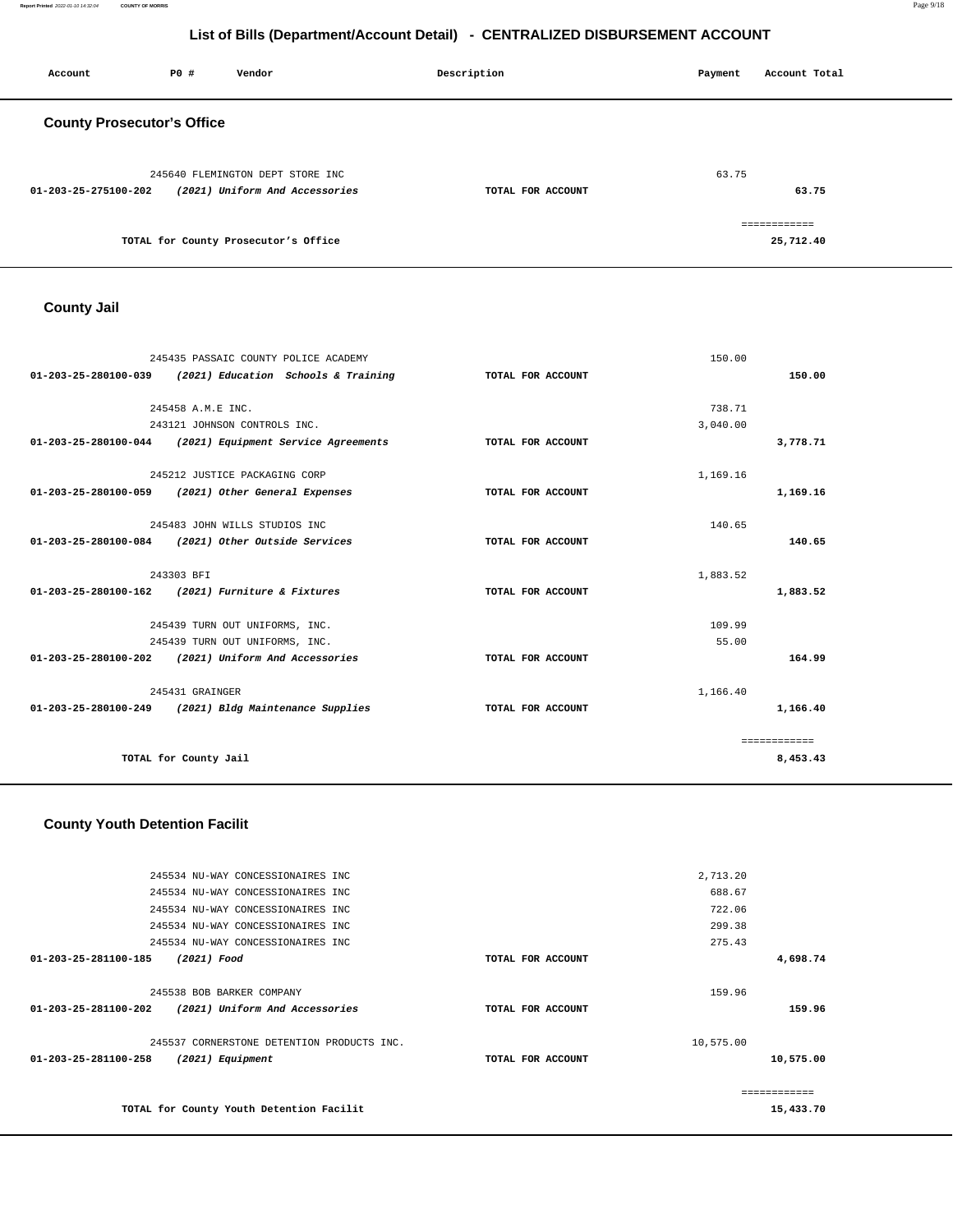| 244985 TILCON NEW YORK INC.                     | 173.56            |          |
|-------------------------------------------------|-------------------|----------|
| 244985 TILCON NEW YORK INC.                     | 129.10            |          |
| 244985 TILCON NEW YORK INC.                     | 778.05            |          |
| 244811 TILCON NEW YORK INC.                     | 85.50             |          |
| 244654 TILCON NEW YORK INC.                     | 11.03             |          |
| 244985 TILCON NEW YORK INC.                     | 87.21             |          |
| 245404 TILCON NEW YORK INC.                     | 259.92            |          |
| 244985 TILCON NEW YORK INC.                     | 76.86             |          |
| 244985 TILCON NEW YORK INC.                     | 5.76              |          |
| 244985 TILCON NEW YORK INC.                     | 62.39             |          |
| 244654 TILCON NEW YORK INC.                     | 508.73            |          |
| 245404 TILCON NEW YORK INC.                     | 9.47              |          |
| 245404 TILCON NEW YORK INC.                     | 110.33            |          |
| 245404 TILCON NEW YORK INC.                     | 258.21            |          |
| 245404 TILCON NEW YORK INC.                     | 80.73             |          |
| 245404 TILCON NEW YORK INC.                     | 86.36             |          |
| 245404 TILCON NEW YORK INC.                     | 86.36             |          |
| 245404 TILCON NEW YORK INC.                     | 129.96            |          |
| 245404 TILCON NEW YORK INC.                     | 88.92             |          |
| 245404 TILCON NEW YORK INC.                     | 87.21             |          |
| 245404 TILCON NEW YORK INC.                     | 87.21             |          |
| 245404 TILCON NEW YORK INC.                     | 89.78             |          |
| 244654 TILCON NEW YORK INC.                     | 88.06             |          |
| 244654 TILCON NEW YORK INC.                     | 261.63            |          |
| 244985 TILCON NEW YORK INC.                     | 17.93             |          |
| 244811 TILCON NEW YORK INC.                     | 11.45             |          |
| 244811 TILCON NEW YORK INC.                     | 11.34             |          |
| 244811 TILCON NEW YORK INC.                     | 88.06             |          |
| 244811 TILCON NEW YORK INC.                     | 171.85            |          |
| 244654 TILCON NEW YORK INC.                     | 43.95             |          |
| 244654 TILCON NEW YORK INC.                     | 88.06             |          |
| 244654 TILCON NEW YORK INC.                     | 257.35            |          |
| 244654 TILCON NEW YORK INC.                     | 259.92            |          |
| 244654 TILCON NEW YORK INC.                     | 86.36             |          |
| 244654 TILCON NEW YORK INC.                     | 85.50             |          |
| 244654 TILCON NEW YORK INC.                     | 86.36             |          |
| 01-203-26-290100-222 (2021) Bituminous Concrete | TOTAL FOR ACCOUNT | 4,850.47 |
|                                                 |                   |          |
| 244971 REDICARE LLC                             | 20.35             |          |
| 244971 REDICARE LLC                             | 6.62              |          |
| 244971 REDICARE LLC                             | 13.45             |          |
| 244961 REDICARE LLC                             | 6.58              |          |
| 244961 REDICARE LLC                             | 4.03              |          |
| 244961 REDICARE LLC                             | 9.07              |          |
| 244971 REDICARE LLC                             | 5.90              |          |
| 244971 REDICARE LLC                             | 7.45              |          |
| 244961 REDICARE LLC                             | 13.45             |          |
| 244971 REDICARE LLC                             | 6.58              |          |
| 244971 REDICARE LLC                             | 9.07              |          |
| 244971 REDICARE LLC                             | 5.66              |          |
| 244971 REDICARE LLC                             | 8.52              |          |
| 244971 REDICARE LLC                             | 5.36              |          |
| 244969 REDICARE LLC                             | 13.45             |          |
| 244969 REDICARE LLC                             | 15.45             |          |
| 244969 REDICARE LLC                             | 2.95              |          |
| 244969 REDICARE LLC                             | 7.22              |          |
| 244969 REDICARE LLC                             | 6.58              |          |
| 244971 REDICARE LLC                             | 12.80             |          |
| 244971 REDICARE LLC<br>244971 REDICARE LLC      | 8.52<br>8.52      |          |
|                                                 |                   |          |
| 244971 REDICARE LLC                             | 9.07              |          |

# **Account P0 # Vendor Description Payment Account Total**

 **Road Repairs** 

**List of Bills (Department/Account Detail) - CENTRALIZED DISBURSEMENT ACCOUNT**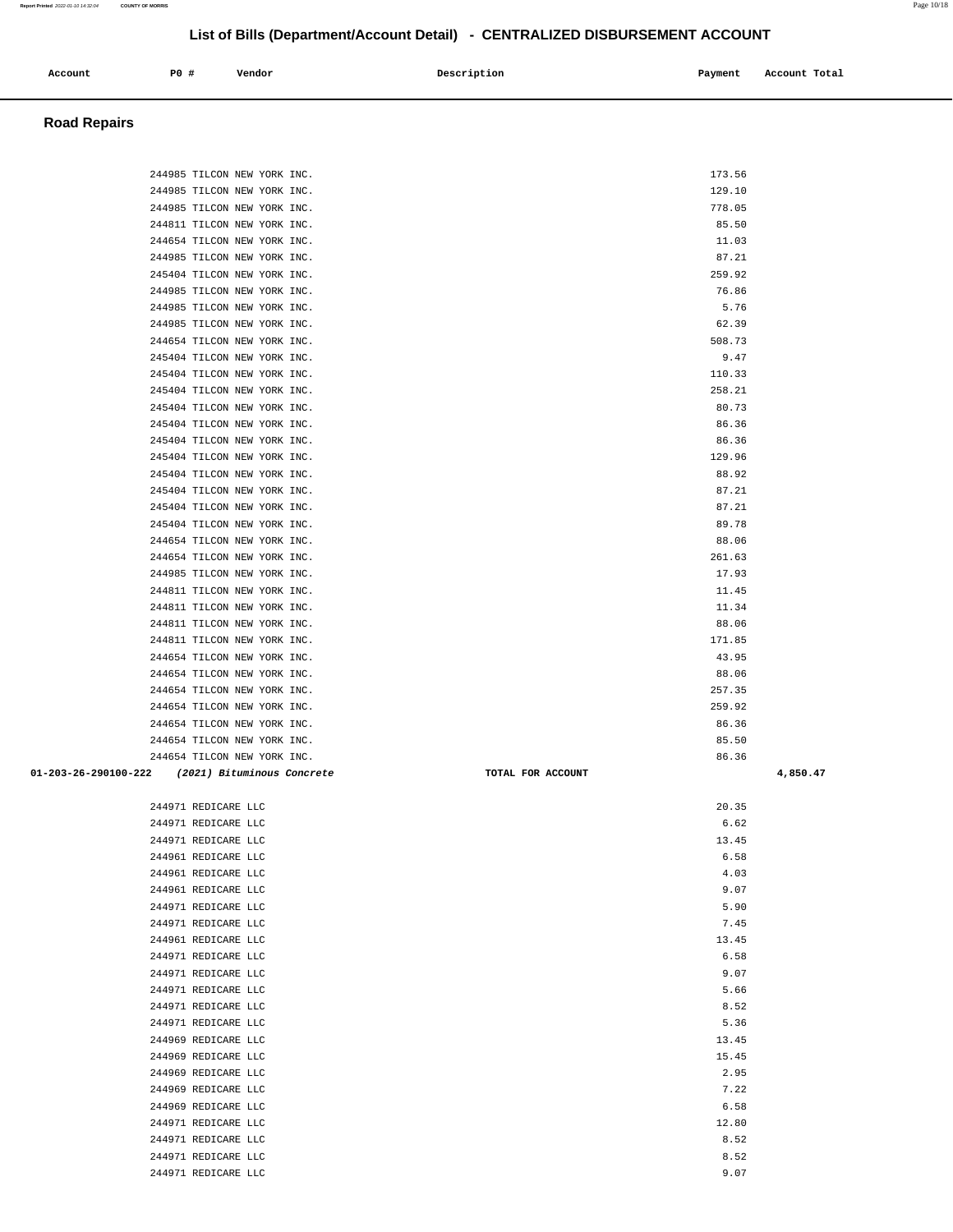**Report Printed** 2022-01-10 14:32:04 **COUNTY OF MORRIS** Page 11/18

# **List of Bills (Department/Account Detail) - CENTRALIZED DISBURSEMENT ACCOUNT**

| Account              | <b>PO #</b>            | Vendor              | Description       | Payment | Account Total |
|----------------------|------------------------|---------------------|-------------------|---------|---------------|
| <b>Road Repairs</b>  |                        |                     |                   |         |               |
|                      | 244971 REDICARE LLC    |                     |                   | 15.45   |               |
|                      | 244961 REDICARE LLC    |                     |                   | 5.66    |               |
| 01-203-26-290100-266 |                        | (2021) Safety Items | TOTAL FOR ACCOUNT |         | 227.76        |
|                      |                        |                     |                   |         | ============  |
|                      | TOTAL for Road Repairs |                     |                   |         | 5,078.23      |

## **Motor Services Center**

| 244223 NESTLE WATERS NORTH AMERICA INC.                      |                   | 67.98    |          |
|--------------------------------------------------------------|-------------------|----------|----------|
| 244223 NESTLE WATERS NORTH AMERICA INC.                      |                   | 107.97   |          |
| 244223 NESTLE WATERS NORTH AMERICA INC.                      |                   | 175.95   |          |
| 245427 GRAINGER                                              |                   | 118.06   |          |
| 244646 OPTIMUM                                               |                   | 118.13   |          |
| 245074 J & D SALES & SERVICE LLC                             |                   | 200.00   |          |
| 245074 J & D SALES & SERVICE LLC                             |                   | 62.50    |          |
| 245427 GRAINGER                                              |                   | 1,143.09 |          |
| 245427 GRAINGER                                              |                   | 34.51    |          |
| 245428 GRAINGER                                              |                   | 263.58   |          |
| $01-203-26-315100-098$ (2021) Other Operating& Repair Supply | TOTAL FOR ACCOUNT |          | 2,291.77 |
| 245643 NORTHEAST COMMUNICATIONS, INC.                        |                   | 4,307.10 |          |
| 01-203-26-315100-161 (2021) Communications Equipment         | TOTAL FOR ACCOUNT |          | 4,307.10 |
| 245143 GRAINGER                                              |                   | 1,347.72 |          |
| 01-203-26-315100-162 (2021) Furniture & Fixtures             | TOTAL FOR ACCOUNT |          | 1,347.72 |
| 245445 AMERICAN WEAR INC.                                    |                   | 230.02   |          |
| $01-203-26-315100-207$ (2021) Uniform & Clothing Allowance   | TOTAL FOR ACCOUNT |          | 230.02   |
| 245424 GRAINGER                                              |                   | 212.93   |          |
| 245424 GRAINGER                                              |                   | 38.28    |          |
| 245429 GRAINGER                                              |                   | 1,311.78 |          |
| 245429 GRAINGER                                              |                   | 9.56     |          |
| 245424 GRAINGER                                              |                   | 43.22    |          |
| 245426 GRAINGER                                              |                   | 490.39   |          |
| 245426 GRAINGER                                              |                   | 77.43    |          |
| 245425 GRAINGER                                              |                   | 123.46   |          |
| 245423 GRAINGER                                              |                   | 148.21   |          |
| 245424 GRAINGER                                              |                   | 43.10    |          |
| 244469 GRAINGER                                              |                   | 138.04   |          |
| 244875 GRAINGER                                              |                   | 63.24    |          |
| 01-203-26-315100-239 (2021) Small Tools                      | TOTAL FOR ACCOUNT |          | 2,699.64 |
| 245446 A & K EQUIPMENT CO INC                                |                   | 785.00   |          |
| 01-203-26-315100-241 (2021) Snow Plowing Parts               | TOTAL FOR ACCOUNT |          | 785.00   |
| 243469 AIRGAS USA, LLC                                       |                   | 2,116.10 |          |
| 244505 GRAINGER                                              |                   | 843.59   |          |
| 245492 ROBERT & SON, INC.                                    |                   | 2,324.99 |          |
| 01-203-26-315100-246 (2021) Tools - Others                   | TOTAL FOR ACCOUNT |          | 5,284.68 |
| 244404 AIRGAS USA, LLC                                       |                   | 14.66    |          |
| 244404 AIRGAS USA, LLC                                       |                   | 19.30    |          |
| 244404 AIRGAS USA, LLC                                       |                   | 16.20    |          |
| 01-203-26-315100-248<br>(2021) Welding-Oxygen-Acetylene Etc  | TOTAL FOR ACCOUNT |          | 50.16    |
| 244653 DOVER BRAKE & CLUTCH CO INC                           |                   | 179.44   |          |
| 244653 DOVER BRAKE & CLUTCH CO INC                           |                   | 421.10   |          |
|                                                              |                   |          |          |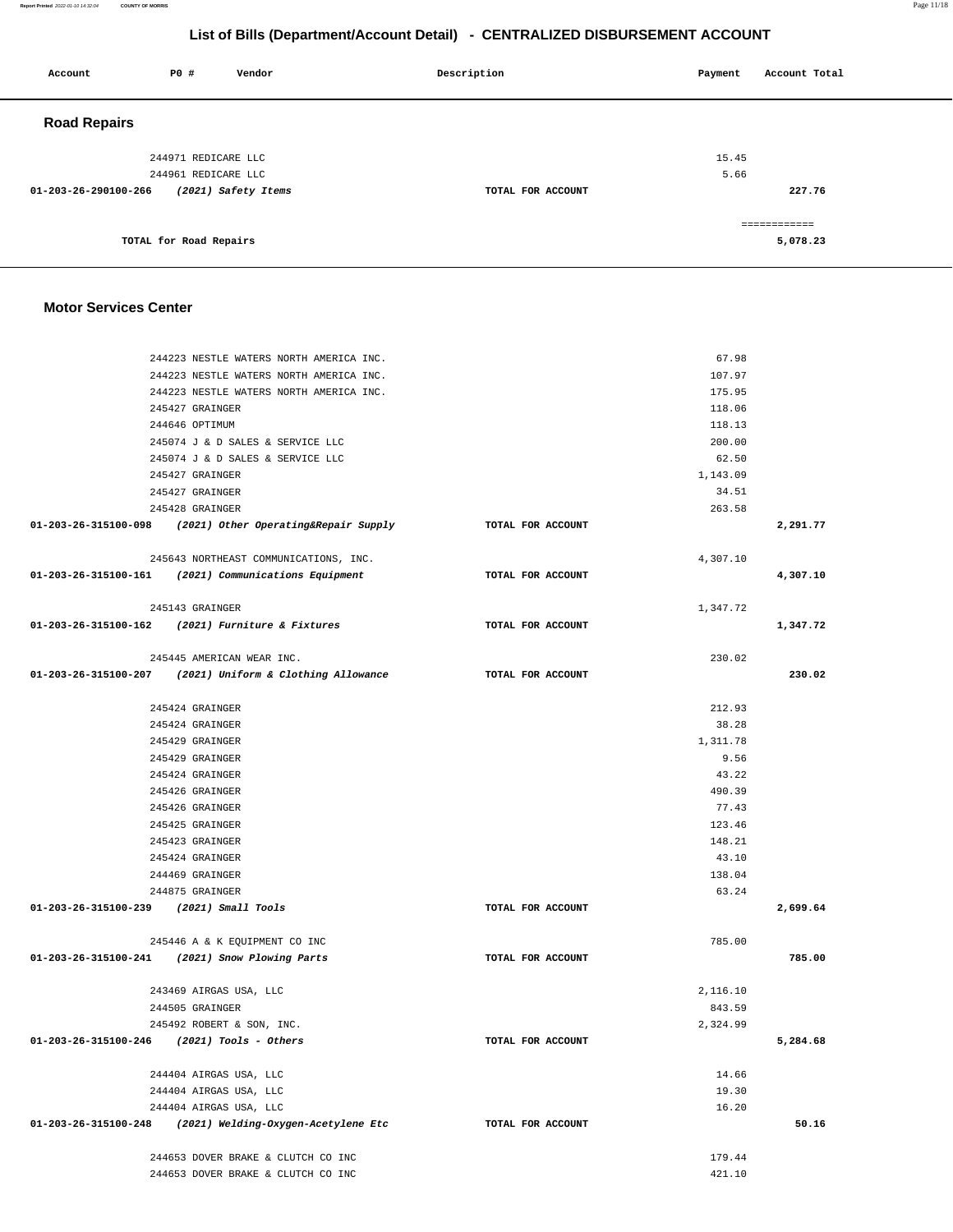| Account    | <b>PO #</b> | Vendor | Description | Payment | Account Total |
|------------|-------------|--------|-------------|---------|---------------|
| __ _ _ _ _ |             |        |             |         |               |

#### **Motor Services Center**

| 244893 DOVER BRAKE & CLUTCH CO INC                       |                   | 82.43       |              |
|----------------------------------------------------------|-------------------|-------------|--------------|
| 243484 TEREX UTILITIES, INC.                             |                   | 22.28       |              |
| 243484 TEREX UTILITIES, INC.                             |                   | 270.00      |              |
| 245449 AT NORTHERN NEW JERSEY, LCC                       |                   | 335.64      |              |
| 245448 AT NORTHERN NEW JERSEY, LCC                       |                   | 159.80      |              |
| 244086 STEWART & STEVENSON                               |                   | 119.04      |              |
| 244086 STEWART & STEVENSON                               |                   | 59.29       |              |
| 244086 STEWART & STEVENSON                               |                   | 422.00      |              |
| 244086 STEWART & STEVENSON                               |                   | 7.46        |              |
| 244653 DOVER BRAKE & CLUTCH CO INC                       |                   | 1,200.00    |              |
| 244653 DOVER BRAKE & CLUTCH CO INC                       |                   | 179.40      |              |
| 244220 UNITED ROTARY BRUSH CORPORATION                   |                   | 1,039.05    |              |
| 244086 STEWART & STEVENSON                               |                   | 67.07       |              |
| 244653 DOVER BRAKE & CLUTCH CO INC                       |                   | 12.08       |              |
| 243484 TEREX UTILITIES, INC.                             |                   | 270.00      |              |
| 245487 BUNKY'S HEAVY TOWING, LLC                         |                   | 295.00      |              |
| 244227 MOBILE LIFTS, INC.                                |                   | 354.00      |              |
| 244653 DOVER BRAKE & CLUTCH CO INC                       |                   | $-1,200.00$ |              |
| 01-203-26-315100-261<br>(2021) Spare Parts for Equipment | TOTAL FOR ACCOUNT |             | 4,295.08     |
| 245491 NIELSEN DODGE - C-J-R                             |                   | 52.52       |              |
| 245488 BUY WISE AUTO PARTS                               |                   | 34.80       |              |
| 245488 BUY WISE AUTO PARTS                               |                   | $-48.00$    |              |
| 245488 BUY WISE AUTO PARTS                               |                   | 496.71      |              |
| 245488 BUY WISE AUTO PARTS                               |                   | $-48.00$    |              |
| 245187 PERFORMANCE TRAILERS INC.                         |                   | 10,180.00   |              |
| 01-203-26-315100-291 (2021) Vehicle Repairs              | TOTAL FOR ACCOUNT |             | 10,668.03    |
|                                                          |                   |             | ============ |
| TOTAL for Motor Services Center                          |                   |             | 31,959.20    |

# **Health Management**

|                      | 245396 TELESEARCH INC<br>245396 TELESEARCH INC |                   | 650.65<br>260.26      |
|----------------------|------------------------------------------------|-------------------|-----------------------|
| 01-203-27-330100-016 | (2021) Outside Salaries & Wages                | TOTAL FOR ACCOUNT | 910.91                |
|                      | TOTAL for Health Management                    |                   | -----------<br>910.91 |

### **Youth Shelter**

| 244449 BOB BARKER COMPANY                             |                   | 19.14  |          |
|-------------------------------------------------------|-------------------|--------|----------|
| 244449 BOB BARKER COMPANY                             |                   | 84.15  |          |
| 01-203-27-331110-059<br>(2021) Other General Expenses | TOTAL FOR ACCOUNT |        | 103.29   |
|                                                       |                   |        |          |
| 245494 NU-WAY CONCESSIONAIRES INC                     |                   | 306.81 |          |
| 245494 NU-WAY CONCESSIONAIRES INC                     |                   | 372.99 |          |
| 245494 NU-WAY CONCESSIONAIRES INC                     |                   | 208.02 |          |
| 245494 NU-WAY CONCESSIONAIRES INC                     |                   | 398.65 |          |
| $01 - 203 - 27 - 331110 - 185$<br>(2021) Food         | TOTAL FOR ACCOUNT |        | 1,286.47 |
|                                                       |                   | .      |          |
| TOTAL for Youth Shelter                               |                   |        | 1,389.76 |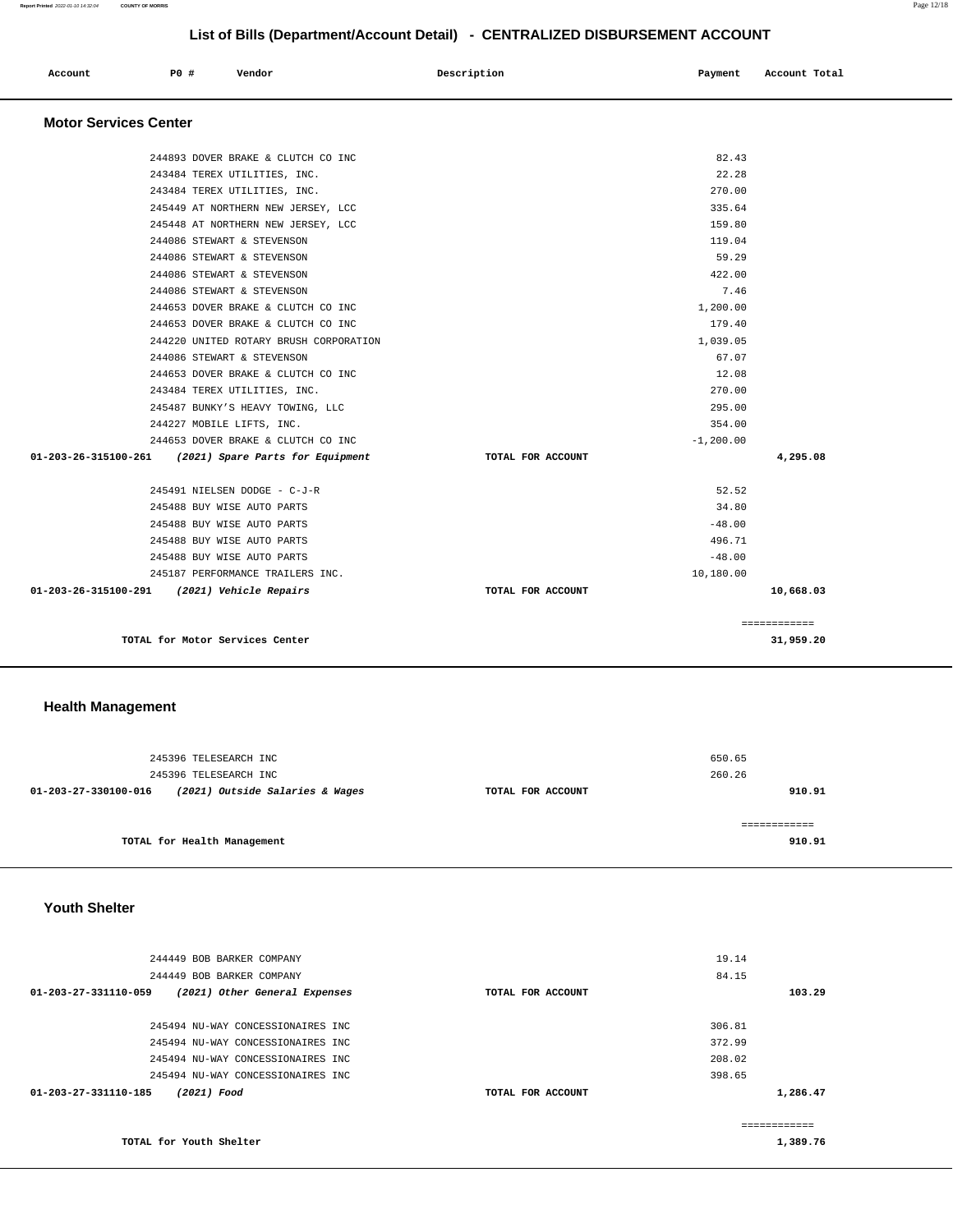**Report Printed** 2022-01-10 14:32:04 **COUNTY OF MORRIS** Page 13/18

# **List of Bills (Department/Account Detail) - CENTRALIZED DISBURSEMENT ACCOUNT**

| Account                               | <b>PO #</b>                 | Vendor                                   |                                             | Description       | Payment     | Account Total            |
|---------------------------------------|-----------------------------|------------------------------------------|---------------------------------------------|-------------------|-------------|--------------------------|
| <b>Collinsville Day Care</b>          |                             |                                          |                                             |                   |             |                          |
|                                       |                             |                                          |                                             |                   |             |                          |
|                                       |                             | 243633 LEGAL SERVICES OF NORTHWEST       |                                             |                   | 21, 475.00  |                          |
| 01-203-27-342200-486                  |                             |                                          | (2021) GIA-Mntl Hlth-Lgl Srvcs of NW Jersey | TOTAL FOR ACCOUNT |             | 21,475.00                |
|                                       |                             |                                          |                                             |                   |             | ============             |
|                                       |                             | TOTAL for Collinsville Day Care          |                                             |                   |             | 21,475.00                |
| DEPARTMENT 349110                     |                             |                                          |                                             |                   |             |                          |
|                                       |                             |                                          |                                             |                   |             |                          |
|                                       |                             | 245800 ESSEX COUNTY HOSPITAL             |                                             |                   | 3,359.06    |                          |
|                                       |                             | 245800 ESSEX COUNTY HOSPITAL             |                                             |                   | 3,441.71    |                          |
|                                       |                             | 245800 ESSEX COUNTY HOSPITAL             |                                             | TOTAL FOR ACCOUNT | 3,121.98    | 9,922.75                 |
| 01-203-27-349110-090                  |                             | (2021) Program Expenditures              |                                             |                   |             |                          |
|                                       | TOTAL for DEPARTMENT 349110 |                                          |                                             |                   |             | ------------<br>9,922.75 |
| <b>County Superintendent of Schoo</b> |                             |                                          |                                             |                   |             |                          |
|                                       | 245596 ANITA COLATTA        |                                          |                                             |                   | 9.55        |                          |
| 01-203-29-392100-059                  |                             | (2021) Other General Expenses            |                                             | TOTAL FOR ACCOUNT |             | 9.55                     |
|                                       |                             |                                          |                                             |                   |             | ============             |
|                                       |                             | TOTAL for County Superintendent of Schoo |                                             |                   |             | 9.55                     |
|                                       |                             |                                          |                                             |                   |             |                          |
| <b>Contribution to County College</b> |                             |                                          |                                             |                   |             |                          |
|                                       |                             | 245964 COUNTY COLLEGE OF MORRIS          |                                             |                   | 572, 423.41 |                          |
| 01-201-29-395100-090                  | Expenditures                |                                          |                                             | TOTAL FOR ACCOUNT |             | 572,423.41               |
|                                       |                             | 245963 COUNTY COLLEGE OF MORRIS          |                                             |                   | 417,576.59  |                          |
| 01-203-29-395100-090                  |                             | (2021) Expenditures                      |                                             | TOTAL FOR ACCOUNT |             | 417,576.59               |
|                                       |                             |                                          |                                             |                   |             | ============             |
|                                       |                             | TOTAL for Contribution to County College |                                             |                   |             | 990,000.00               |
|                                       |                             |                                          |                                             |                   |             |                          |
| <b>Rutgers Extension Service</b>      |                             |                                          |                                             |                   |             |                          |

| 01-203-29-396100-095 | (2021) Other Administrative Supplies | TOTAL FOR ACCOUNT |        | 43.63  |
|----------------------|--------------------------------------|-------------------|--------|--------|
|                      | 245835 PETER NITZSCHE                |                   | 27.68  |        |
|                      | 245835 PETER NITZSCHE                |                   | 15.95  |        |
| 01-203-29-396100-082 | (2021) Travel Expense                | TOTAL FOR ACCOUNT |        | 591.68 |
|                      | 245835 PETER NITZSCHE                |                   | 285.18 |        |
|                      | 245835 PETER NITZSCHE                |                   | 31.50  |        |
|                      | 245835 PETER NITZSCHE                |                   | 275.00 |        |
|                      |                                      |                   |        |        |

**TOTAL for Rutgers Extension Service**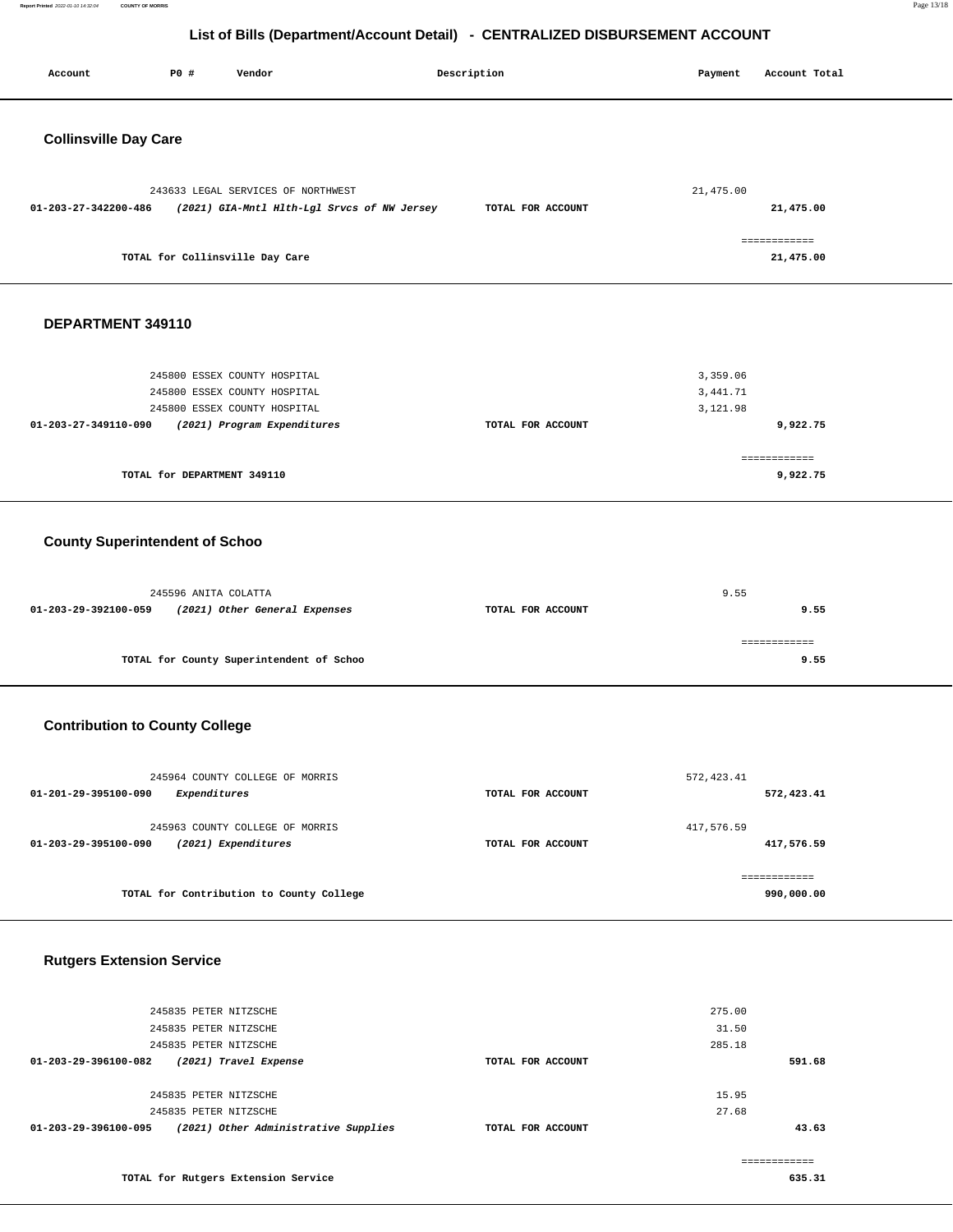**Report Printed** 2022-01-10 14:32:04 **COUNTY OF MORRIS** Page 14/18

# **List of Bills (Department/Account Detail) - CENTRALIZED DISBURSEMENT ACCOUNT**

| Account                         | P0 # | Vendor                                                                        | Description       | Payment      | Account Total                |
|---------------------------------|------|-------------------------------------------------------------------------------|-------------------|--------------|------------------------------|
| <b>Cont M.C. School of Tech</b> |      |                                                                               |                   |              |                              |
| 01-201-29-400100-090            |      | 245962 MC VOCATIONAL SCHOOL DISTRICT<br>Cont M.C. School of Tech Expenditures | TOTAL FOR ACCOUNT | 1,706,382.00 | 1,706,382.00                 |
|                                 |      | TOTAL for Cont M.C. School of Tech                                            |                   |              | ============<br>1,706,382.00 |

# **Fire and Police Academy**

| 245553 MORRISTOWN LUMBER &                                                                      |                   | 497.59                 |
|-------------------------------------------------------------------------------------------------|-------------------|------------------------|
| 01-203-29-407100-059<br>(2021) Other General Expenses                                           | TOTAL FOR ACCOUNT | 497.59                 |
|                                                                                                 |                   |                        |
| 235456 TRI-DIM FILTER CORPORATION<br>(2021) Hazardous Material Disposal<br>01-203-29-407100-231 | TOTAL FOR ACCOUNT | 10,300.00<br>10,300.00 |
|                                                                                                 |                   |                        |
| 244602 NEW JERSEY FIRE EQUIPMENT COMPANY                                                        |                   | 308.00                 |
| 244605 NEW JERSEY FIRE EQUIPMENT COMPANY                                                        |                   | 796.00                 |
| 244600 NEW JERSEY FIRE EQUIPMENT COMPANY                                                        |                   | 108.00                 |
| $01 - 203 - 29 - 407100 - 258$<br>(2021) Equipment                                              | TOTAL FOR ACCOUNT | 1,212.00               |
|                                                                                                 |                   |                        |
|                                                                                                 |                   | -------------          |
| TOTAL for Fire and Police Academy                                                               |                   | 12,009.59              |
|                                                                                                 |                   |                        |

# **Utilities**

| 245391 DIRECT ENERGY BUSINESS              |                   | 4,910.96     |
|--------------------------------------------|-------------------|--------------|
| (2021) Electricity<br>01-203-31-430100-137 | TOTAL FOR ACCOUNT | 4,910.96     |
|                                            |                   | ============ |
| TOTAL for Utilities                        |                   | 4,910.96     |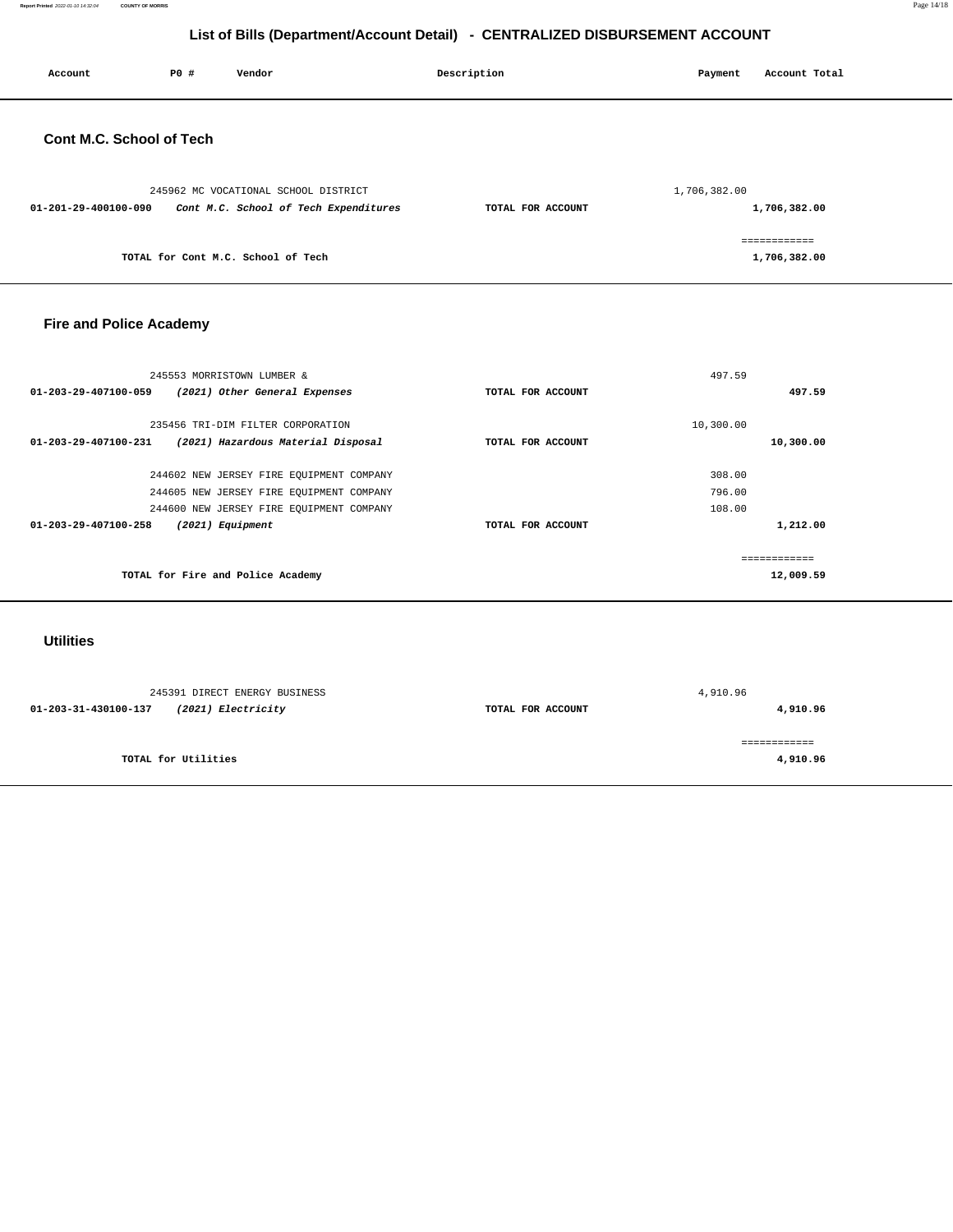| Report Printed 2022-01-10 14:32:04 COUNTY OF MORRIS | Page 15/18 |  |
|-----------------------------------------------------|------------|--|
|                                                     |            |  |

| Account              | PO#                         | Vendor                                                                                                                                                                                                                                                                                                             | Description       | Payment                                                              | Account Total |
|----------------------|-----------------------------|--------------------------------------------------------------------------------------------------------------------------------------------------------------------------------------------------------------------------------------------------------------------------------------------------------------------|-------------------|----------------------------------------------------------------------|---------------|
| DEPARTMENT 718125    |                             |                                                                                                                                                                                                                                                                                                                    | <b>Grant Fund</b> |                                                                      |               |
| 02-213-41-718125-391 |                             | 242430 MACK CAMERA & VIDEO SERVICE<br>242430 MACK CAMERA & VIDEO SERVICE<br>242432 MACK CAMERA & VIDEO SERVICE<br>242430 MACK CAMERA & VIDEO SERVICE<br>242430 MACK CAMERA & VIDEO SERVICE<br>242430 MACK CAMERA & VIDEO SERVICE<br>242430 MACK CAMERA & VIDEO SERVICE<br>Helping Hand Grant 14-20(9/1/20-8/31/21) | TOTAL FOR ACCOUNT | 145.00<br>275.00<br>995.00<br>2,450.00<br>150.00<br>350.00<br>300.00 | 4,665.00      |
|                      |                             |                                                                                                                                                                                                                                                                                                                    |                   |                                                                      | ============  |
|                      | TOTAL for DEPARTMENT 718125 |                                                                                                                                                                                                                                                                                                                    |                   |                                                                      | 4,665.00      |

#### **DEPARTMENT 718135**

|                                                                  | 245406 PREVENTION IS KEY    | 36,868.00         |              |  |
|------------------------------------------------------------------|-----------------------------|-------------------|--------------|--|
| Public Health OFRT 2021(10/1/20-9/30/21)<br>02-213-41-718135-391 |                             | TOTAL FOR ACCOUNT | 36,868.00    |  |
|                                                                  |                             |                   | ============ |  |
|                                                                  | TOTAL for DEPARTMENT 718135 |                   | 36,868.00    |  |
|                                                                  |                             |                   |              |  |

#### **DEPARTMENT 790215**

| 245737 WATERS, MCPHERSON, MCNEILL, P.C.                          |                   | 356.50 |
|------------------------------------------------------------------|-------------------|--------|
| 245737 WATERS, MCPHERSON, MCNEILL, P.C.                          |                   | 170.50 |
| NYS&W Bicycle/Ped Path (6/29/18-6/29/22)<br>02-213-41-790215-391 | TOTAL FOR ACCOUNT | 527.00 |
|                                                                  |                   |        |
| TOTAL for DEPARTMENT 790215                                      |                   | 527.00 |

### **POLICE & FIRE TRAINING GRANT**

| 245684 STATE TOXICOLOGY LABORATORY                                |                   | 990.00   |
|-------------------------------------------------------------------|-------------------|----------|
| 245685 GRACIE GLOBAL LLC                                          |                   | 4,800.00 |
| Police & Fire Training $(7/1/10$ -Indef.)<br>02-213-41-803105-392 | TOTAL FOR ACCOUNT | 5,790.00 |
|                                                                   |                   |          |
|                                                                   |                   |          |
| TOTAL for POLICE & FIRE TRAINING GRANT                            |                   | 5,790.00 |
|                                                                   |                   |          |

# **Project Lifesaver Program**

|                                                                                      | 245837 ASHLEY CRAIG                 |  | 500.00 |  |
|--------------------------------------------------------------------------------------|-------------------------------------|--|--------|--|
| Project Lifesaver Program Private Grant<br>02-213-41-806505-395<br>TOTAL FOR ACCOUNT |                                     |  | 500.00 |  |
|                                                                                      |                                     |  |        |  |
|                                                                                      |                                     |  |        |  |
|                                                                                      | TOTAL for Project Lifesaver Program |  | 500.00 |  |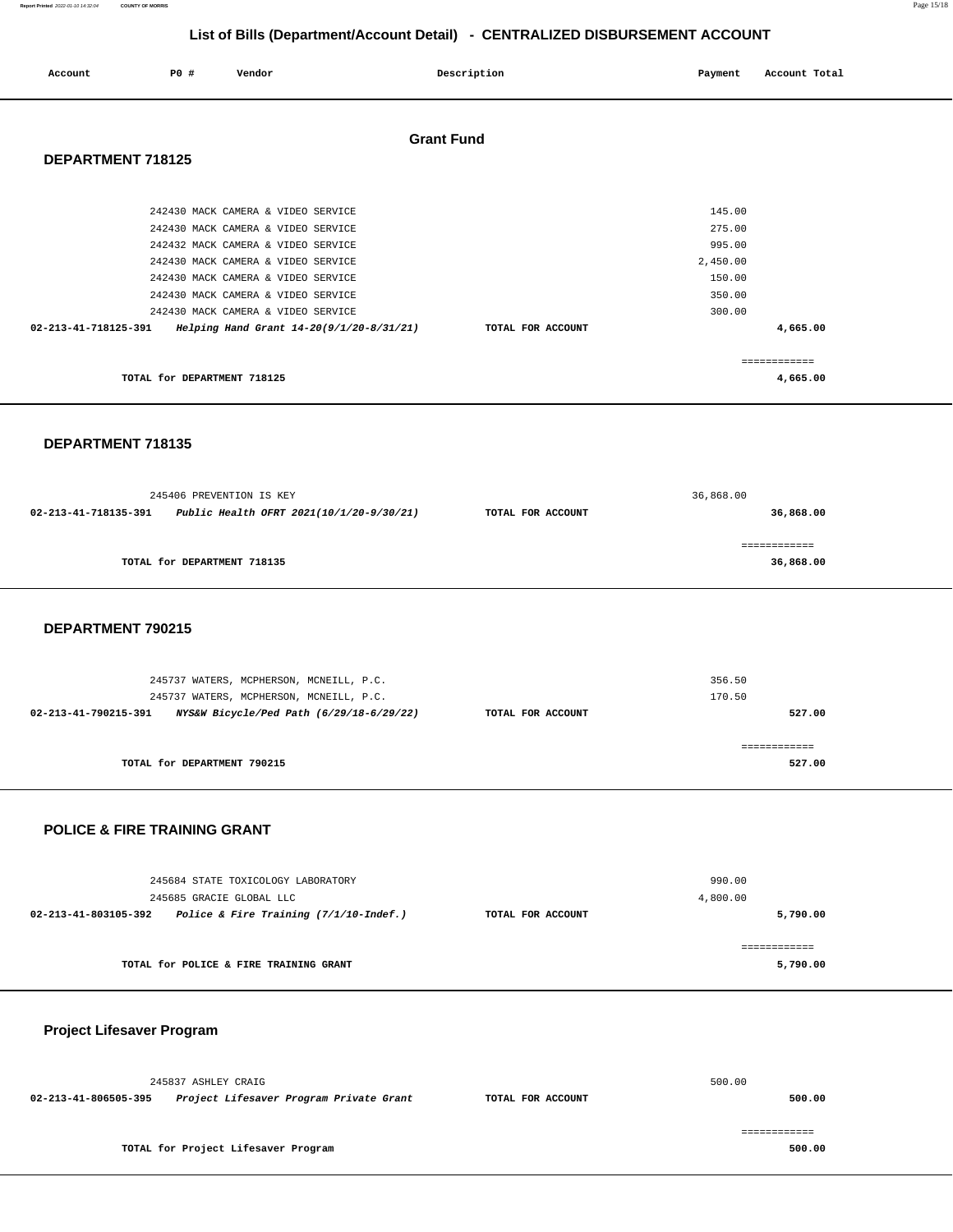| Account                               | P0 # | Vendor                                                                         | Description       | Payment  | Account Total            |
|---------------------------------------|------|--------------------------------------------------------------------------------|-------------------|----------|--------------------------|
| <b>General Operating Support (HC)</b> |      |                                                                                |                   |          |                          |
| 02-213-41-860105-392                  |      | 243763 ROXBURY HISTORIC TRUST INC.<br>History P'ship Program (1/1/21-12/31/21) | TOTAL FOR ACCOUNT | 1,400.00 | 1,400.00                 |
|                                       |      | TOTAL for General Operating Support (HC)                                       |                   |          | ============<br>1,400.00 |

#### **DEPARTMENT 864250**

| ============ |
|--------------|
| 25,380.30    |
|              |
|              |
|              |
|              |
|              |
|              |
|              |
|              |
|              |
|              |
|              |
|              |
|              |
|              |
|              |
|              |
|              |

**TOTAL for DEPARTMENT 864250 25,380.30**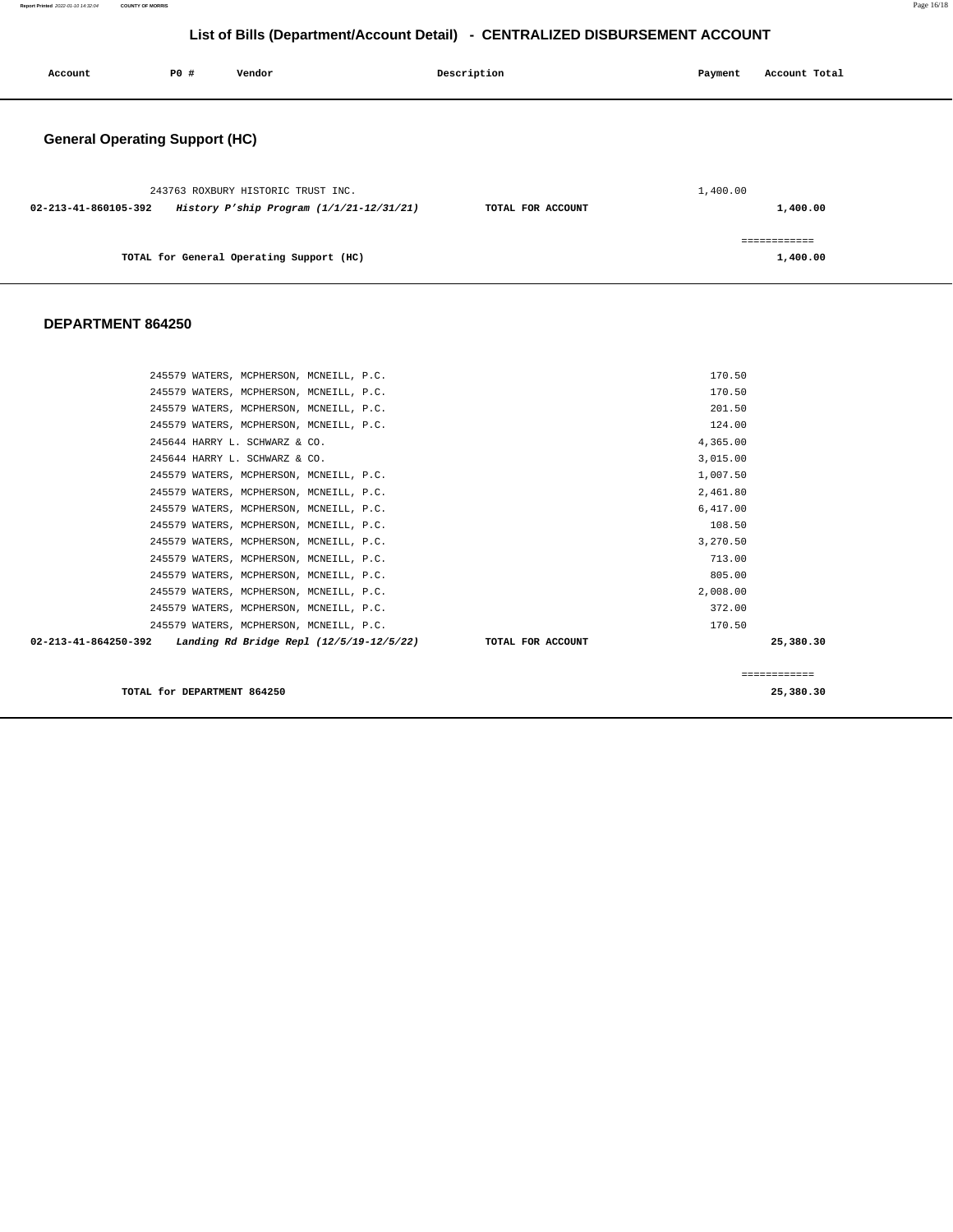**Report Printed** 2022-01-10 14:32:04 **COUNTY OF MORRIS** Page 17/18

# **List of Bills (Department/Account Detail) - CENTRALIZED DISBURSEMENT ACCOUNT**

| Account                  | <b>PO #</b>                 | Vendor                                 | Description           | Payment  | Account Total |
|--------------------------|-----------------------------|----------------------------------------|-----------------------|----------|---------------|
| <b>DEPARTMENT 954279</b> |                             |                                        | <b>County Capital</b> |          |               |
|                          |                             | 245517 CONTINENTAL FIRE SAFETY INC.    |                       | 992.00   |               |
|                          |                             | 245517 CONTINENTAL FIRE SAFETY INC.    |                       | 358.00   |               |
|                          |                             | 245517 CONTINENTAL FIRE SAFETY INC.    |                       | 2,198.00 |               |
|                          |                             | 245517 CONTINENTAL FIRE SAFETY INC.    |                       | 50.00    |               |
| 04-216-55-954279-956     |                             | Acq Digital In Car Video Equip-Sheriff | TOTAL FOR ACCOUNT     |          | 3,598.00      |
|                          |                             |                                        |                       |          | ============  |
|                          | TOTAL for DEPARTMENT 954279 |                                        |                       |          | 3,598.00      |

#### **DEPARTMENT 954589**

|                                                                  | 236628 BEYER FORD           |                   | 55,245.78    |  |  |
|------------------------------------------------------------------|-----------------------------|-------------------|--------------|--|--|
| Replace/Upgrade Equip & Vehicles-Sheriff<br>04-216-55-954589-951 |                             | TOTAL FOR ACCOUNT | 55,245.78    |  |  |
|                                                                  |                             |                   |              |  |  |
|                                                                  |                             |                   | ============ |  |  |
|                                                                  | TOTAL for DEPARTMENT 954589 |                   | 55,245.78    |  |  |
|                                                                  |                             |                   |              |  |  |

#### **DEPARTMENT 963532**

| 244609 WITMER-PUBLIC SAFETY GROUP                 |                   | 4,957.50 |  |  |
|---------------------------------------------------|-------------------|----------|--|--|
| Equipment Upgrades - PSTA<br>04-216-55-963532-940 | TOTAL FOR ACCOUNT | 4,957.50 |  |  |
|                                                   |                   |          |  |  |
| TOTAL for DEPARTMENT 963532                       |                   | 4,957.50 |  |  |

## **DEPARTMENT 964542**

| 238164 BFI                                                   |                   | 4,174.20 |  |
|--------------------------------------------------------------|-------------------|----------|--|
| Replace 100 Task Chairs - Prosecutor<br>04-216-55-964542-953 | TOTAL FOR ACCOUNT | 4,174.20 |  |
|                                                              |                   |          |  |
| TOTAL for DEPARTMENT 964542                                  |                   | 4,174.20 |  |

#### **DEPARTMENT 964582**

| 245065 SHI INTERNATIONAL CORP                                    |                             |                   | 60,371.27 |  |  |
|------------------------------------------------------------------|-----------------------------|-------------------|-----------|--|--|
| Replace/Upgrade FireAlarm Sys - RiskMgmt<br>04-216-55-964582-940 |                             | TOTAL FOR ACCOUNT | 60,371.27 |  |  |
|                                                                  |                             |                   |           |  |  |
|                                                                  |                             |                   |           |  |  |
|                                                                  | TOTAL for DEPARTMENT 964582 |                   | 60,371.27 |  |  |
|                                                                  |                             |                   |           |  |  |